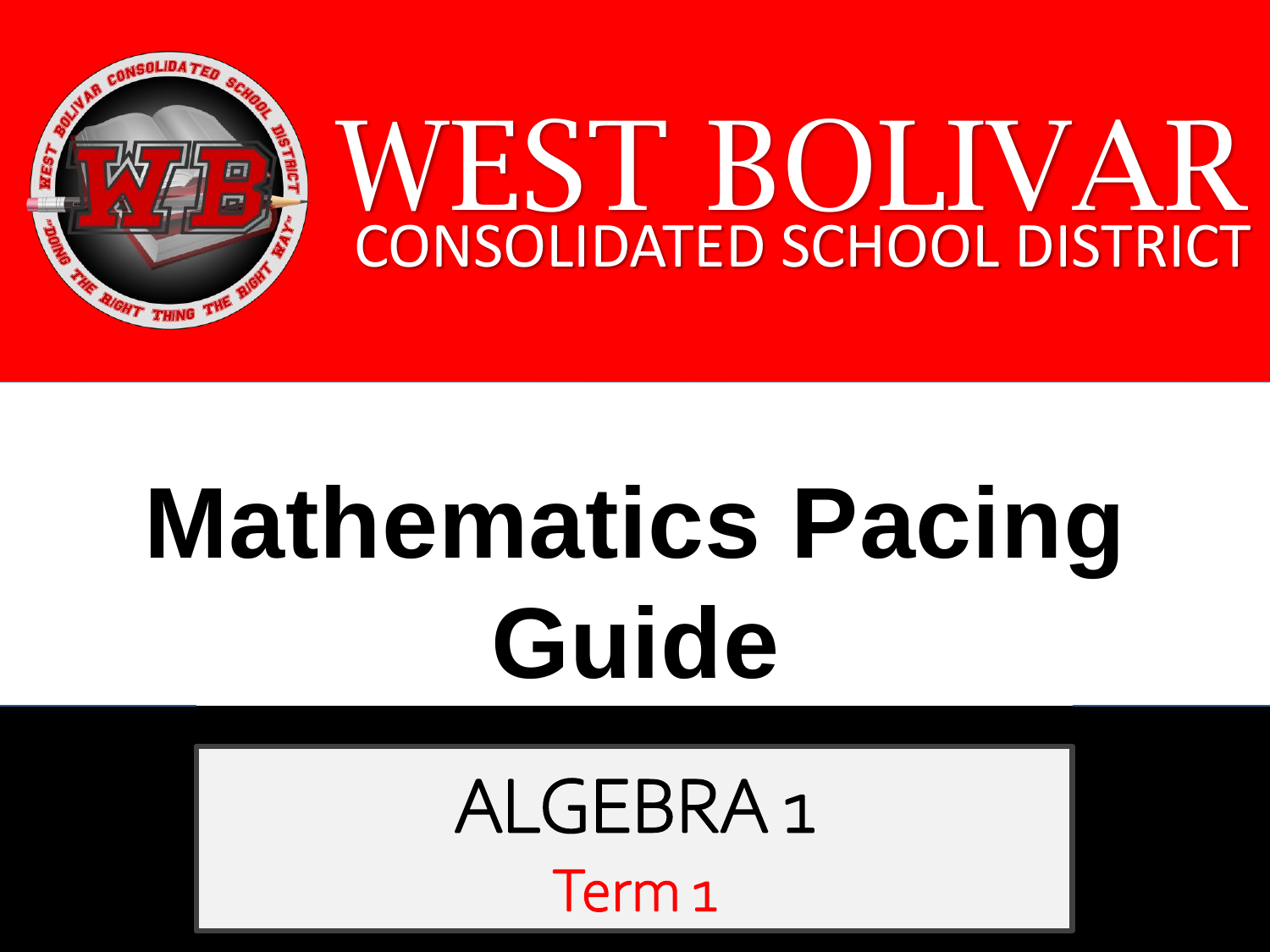

 $2021 - 2022$ 

| <b>FIRST NINE WEEKS</b>                                                                                                                                                                                                                                                                                                                                                                                                                 |  |                                           |  |  |
|-----------------------------------------------------------------------------------------------------------------------------------------------------------------------------------------------------------------------------------------------------------------------------------------------------------------------------------------------------------------------------------------------------------------------------------------|--|-------------------------------------------|--|--|
| Unit 1: Expressions and Problem Solving                                                                                                                                                                                                                                                                                                                                                                                                 |  | Suggested Number of Days for Unit: 7 days |  |  |
| <b>Standards</b>                                                                                                                                                                                                                                                                                                                                                                                                                        |  | Suggested Number of Instructional Days    |  |  |
| $N-RN.3$<br>Explain why:<br>the sum or product of two rational numbers is rational;<br>$\bullet$<br>the sum of a rational number and an irrational number is irrational; and<br>$\bullet$<br>the product of a nonzero rational number and an irrational number is irrational.                                                                                                                                                           |  | 1Day                                      |  |  |
| MODULE 1: SIMPLE EXPRESSIONS<br>$A-SSE.a$<br>Interpret expressions that represent a quantity in terms of its context.<br>Interpret parts of an expression, such as terms, factors, and coefficients.<br>a.<br>A.APR.1<br>Understand that polynomials form a system analogous to the integers, namely, they are closed<br>under the operations of addition, subtraction, and multiplication; add, subtract, and multiply<br>polynomials. |  | 3 Days                                    |  |  |
| MODULE 2: PROBLEM SOLVING WITH UNITS<br>$N$ -Q.2<br>Define appropriate quantities for the purpose of descriptive modeling.<br>$N$ -Q.3<br>Choose a level of accuracy appropriate to limitations on measurement when reporting quantities.                                                                                                                                                                                               |  | 1Day                                      |  |  |
| <b>Unit Review</b>                                                                                                                                                                                                                                                                                                                                                                                                                      |  | 1Day                                      |  |  |
| Unit Assessment                                                                                                                                                                                                                                                                                                                                                                                                                         |  | 1 Day                                     |  |  |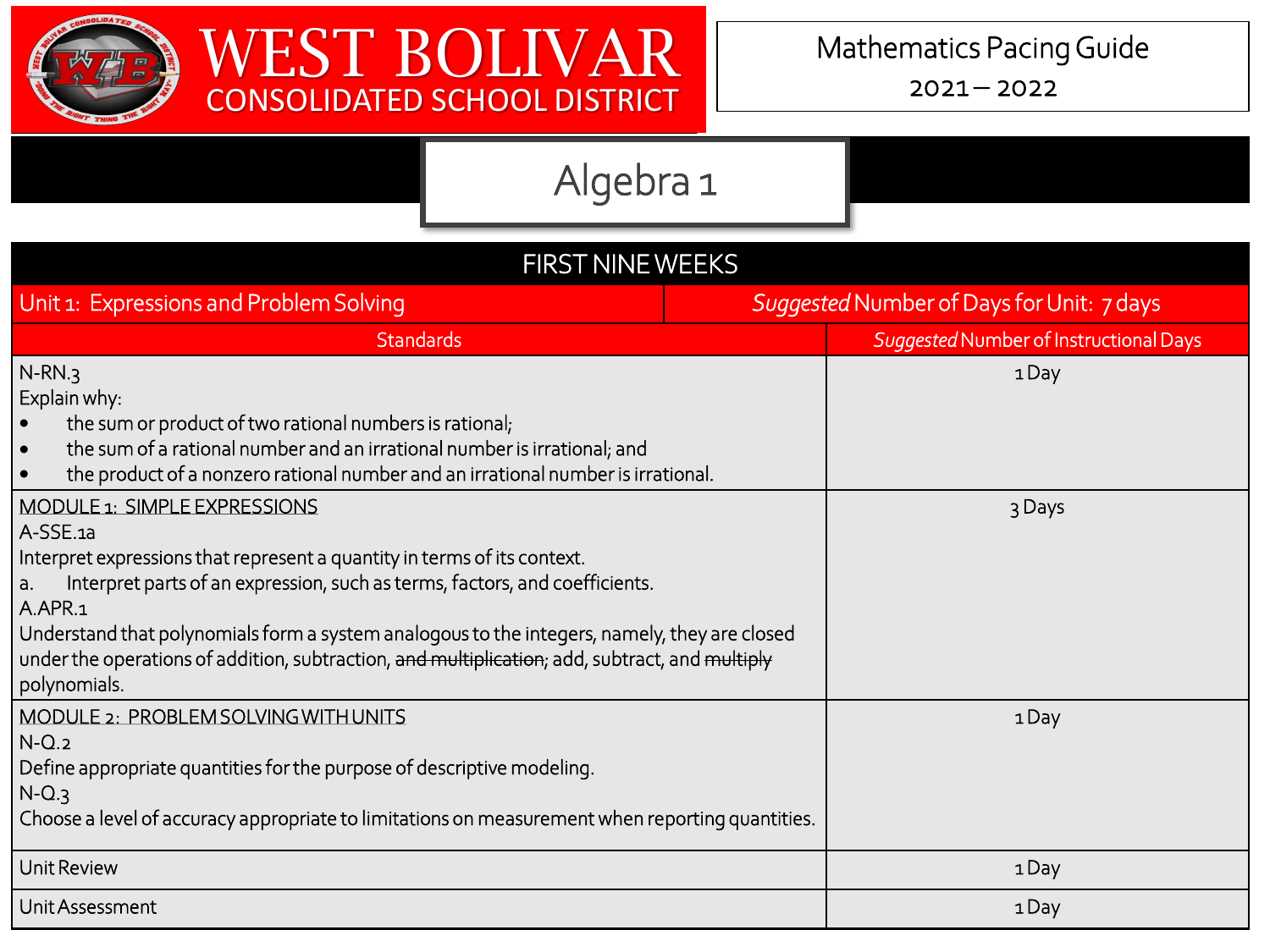

| Unit 2: Equations                                                                                                                                                                                                                                                                                                                                                                                                                                                                                                                                                                                                                                                                                                                                                                                                                                                                                                                                                                                                           | Suggested Number of Days for Unit: 10 days |                                        |
|-----------------------------------------------------------------------------------------------------------------------------------------------------------------------------------------------------------------------------------------------------------------------------------------------------------------------------------------------------------------------------------------------------------------------------------------------------------------------------------------------------------------------------------------------------------------------------------------------------------------------------------------------------------------------------------------------------------------------------------------------------------------------------------------------------------------------------------------------------------------------------------------------------------------------------------------------------------------------------------------------------------------------------|--------------------------------------------|----------------------------------------|
| <b>Standards</b>                                                                                                                                                                                                                                                                                                                                                                                                                                                                                                                                                                                                                                                                                                                                                                                                                                                                                                                                                                                                            |                                            | Suggested Number of Instructional Days |
| MODULE 1: EQUATIONS IN ONE VARIABLE<br>$A-RE13$<br>Solve linear equations and inequalities in one variable, including equations with coefficients<br>represented by letters.<br>$A-REI.1$<br>$\mid$ Explain each step in solving a simple equation as following from the equality of numbers asserted<br>at the previous step, starting from the assumption that the original equation has a solution.<br>Construct a viable argument to justify a solution method.                                                                                                                                                                                                                                                                                                                                                                                                                                                                                                                                                         |                                            | 1Day                                   |
| $A-REI.3$<br>Solve linear equations and inequalities in one variable, including equations with coefficients<br>represented by letters.<br>$A-REI.1$<br>Explain each step in solving a simple equation as following from the equality of numbers asserted<br>at the previous step, starting from the assumption that the original equation has a solution.<br>Construct a viable argument to justify a solution method.<br>$A$ -CED.3<br>Represent constraints by equations or inequalities, and by systems of equations and/or<br>  <del>inequalities,</del> and interpret solutions as viable or non-viable options in a modeling context. <i>For</i><br>$\mid$ example, represent inequalities describing nutritional and cost constraints on combinations of different<br>foods.<br>A-CED.1<br>Create equations <del>and inequalities i</del> n one variable and use them to solve problems. Include<br>equations arising from linear <del>and quadratic functions, and simple rational and exponential</del> functions. |                                            | 4 Days                                 |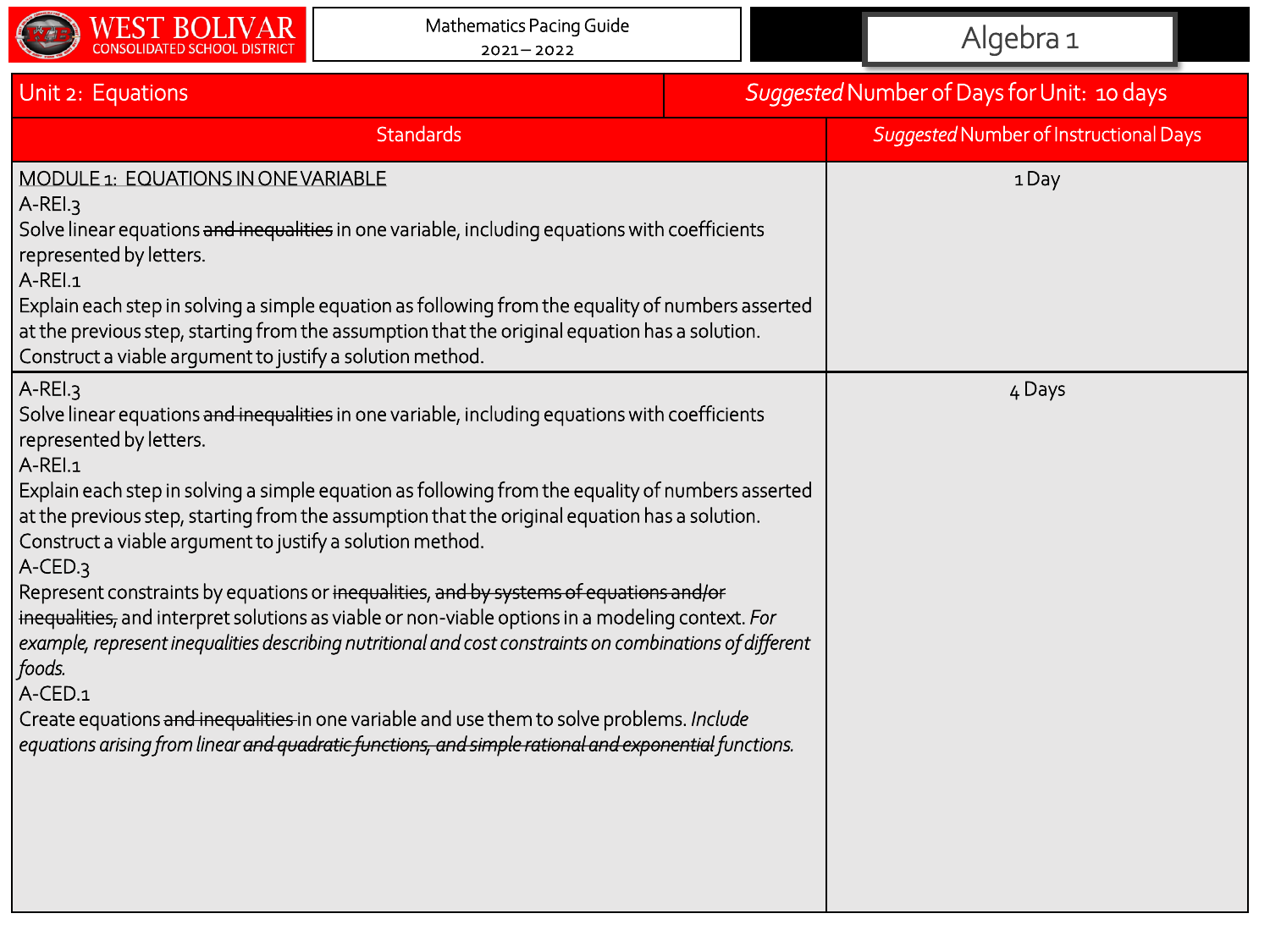

#### Unit 2: Equations *Suggested*Number of Days for Unit: 10 days

| <b>Standards</b>                                                                                                                                                                                                                                                                                                                                                                                                                                                                     | Suggested Number of Instructional Days |  |
|--------------------------------------------------------------------------------------------------------------------------------------------------------------------------------------------------------------------------------------------------------------------------------------------------------------------------------------------------------------------------------------------------------------------------------------------------------------------------------------|----------------------------------------|--|
| MODULE 2: FORMULAS & LITERAL EQUATIONS<br>$A$ -CED.4<br>Rearrange formulas to highlight a quantity of interest, using the same reasoning as in solving<br>equations. For example, rearrange Ohm's law V = IR to highlight resistance R.<br>$N-Q.1$<br>Use units as a way to understand problems and to quide the solutions to multi-step problems;<br>choose and interpret units consistently in formulas; choose and interpret the scale and origin in<br>graphs and data displays. | 5 Days                                 |  |

| Unit 3: Inequalities in One Variable                                                                                                                                                                                                                                                                                                                                                                                                                                                                                                                                                                                                                                                                | Suggested Number of Days for Unit: 5 days |                                        |
|-----------------------------------------------------------------------------------------------------------------------------------------------------------------------------------------------------------------------------------------------------------------------------------------------------------------------------------------------------------------------------------------------------------------------------------------------------------------------------------------------------------------------------------------------------------------------------------------------------------------------------------------------------------------------------------------------------|-------------------------------------------|----------------------------------------|
| <b>Standards</b>                                                                                                                                                                                                                                                                                                                                                                                                                                                                                                                                                                                                                                                                                    |                                           | Suggested Number of Instructional Days |
| $A-REI.3$<br>Solve linear equations and inequalities in one variable, including equations with coefficients<br>represented by letters.<br>$A-CED.3$<br>Represent constraints by equations or inequalities, and by systems of equations and/or<br>inequalities, and interpret solutions as viable or non-viable options in a modeling context. For<br>example, represent inequalities describing nutritional and cost constraints on combinations of different<br>foods.<br>A-CED <sub>1</sub><br>Create equations and inequalities in one variable and use them to solve problems. Include<br>equations arising from linear and quadratic functions, and simple rational and exponential functions. |                                           | 3 Days                                 |
| Units Review (Units 2 & 3)                                                                                                                                                                                                                                                                                                                                                                                                                                                                                                                                                                                                                                                                          |                                           | 1Day                                   |
| Units Assessment (Units $2 \& 3$ )                                                                                                                                                                                                                                                                                                                                                                                                                                                                                                                                                                                                                                                                  |                                           | 1 Day                                  |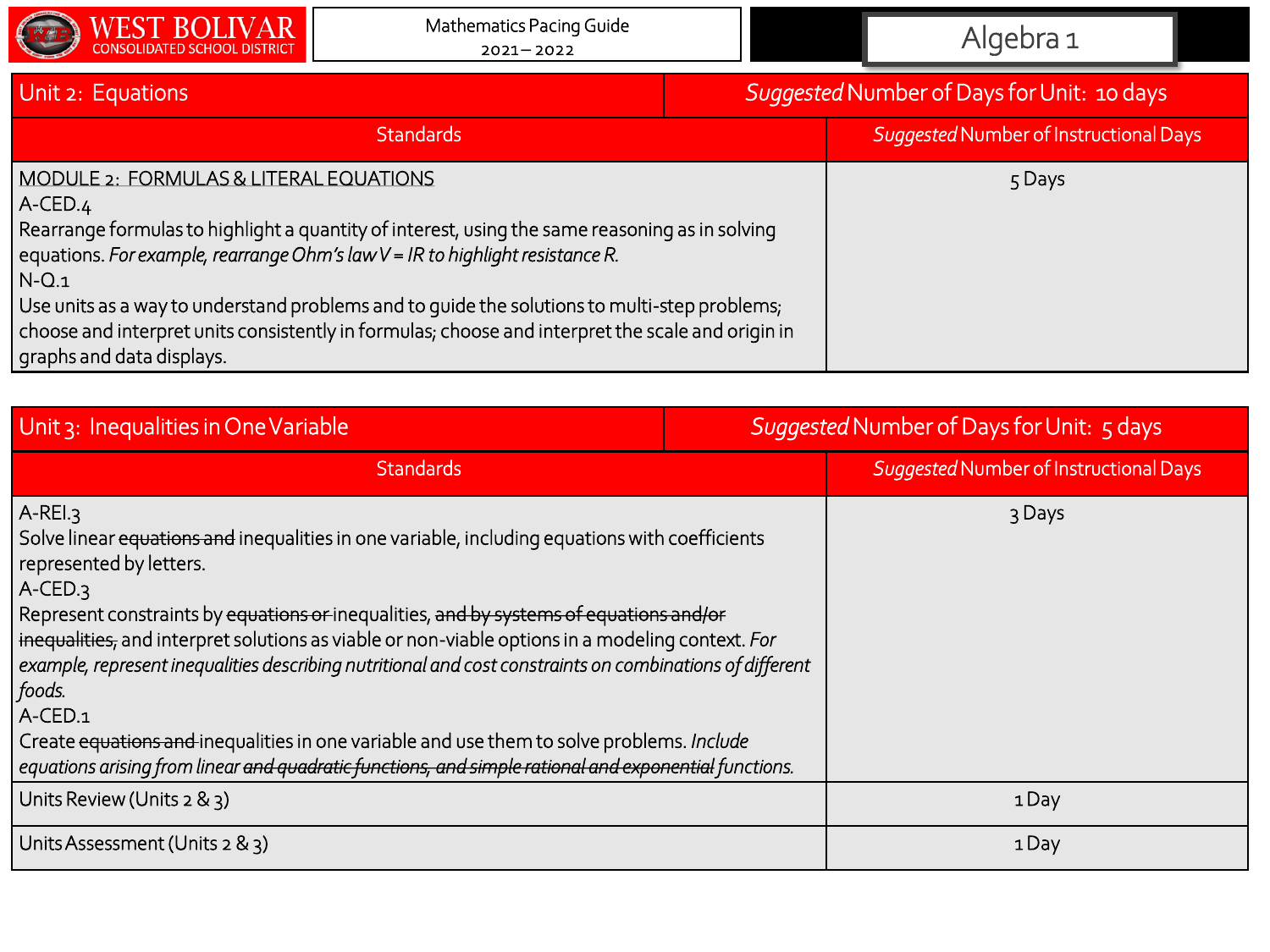

| Unit 4: Functions                                                                                                                                                                                                                                                                                                                                                                                                                                                                                                                                | Suggested Number of Days for Unit: 17 days |                                        |
|--------------------------------------------------------------------------------------------------------------------------------------------------------------------------------------------------------------------------------------------------------------------------------------------------------------------------------------------------------------------------------------------------------------------------------------------------------------------------------------------------------------------------------------------------|--------------------------------------------|----------------------------------------|
| <b>Standards</b>                                                                                                                                                                                                                                                                                                                                                                                                                                                                                                                                 |                                            | Suggested Number of Instructional Days |
| MODULE 1: ARITHMETIC SEQUENCES<br>$F-IF.3$<br>Recognize that sequences are functions whose domain is a subset of the integers.<br>$F-LE.2$<br>Construct <del>linear and exponential functions, including</del> arithmetic <del>and geometric</del> sequences, given<br>a graph, a description of a relationship, or two input-output pairs (include reading these from a<br>table).<br>F-BF.1a<br>Write a function that describes a relationship between two quantities.                                                                         |                                            | 2 Days                                 |
| a. Determine an explicit expression or steps for calculation from a context.<br><b>MODULE 2: INTRODUCTION TO FUNCTIONS</b>                                                                                                                                                                                                                                                                                                                                                                                                                       |                                            | 4 Days                                 |
| $F-IF.1$<br>Understand that a function from one set (called the domain) to another set (called the range)<br>assigns to each element of the domain exactly one element of the range. If f is a function and x is<br>an element of its domain, then $f(x)$ denotes the output of f corresponding to the input x. The<br>graph of f is the graph of the equation $y = f(x)$ .<br>$F$ -IF.2<br>Use function notation, evaluate functions for inputs in their domains, and interpret statements<br>that use function notation in terms of a context. |                                            |                                        |
| MODULE 3: LINEAR FUNCTIONS<br>$F-LE.2$<br>Construct linear <del>and exponential functions, including arithmetic and geometric sequences,</del> given<br>a graph, a description of a relationship, or two input-output pairs (include reading these from a<br>table).<br>$A-REI.10$<br>Understand that the graph of an equation in two variables is the set of all its solutions plotted in<br>the coordinate plane, often forming a curve (which could be a line).                                                                               |                                            | 2 Days                                 |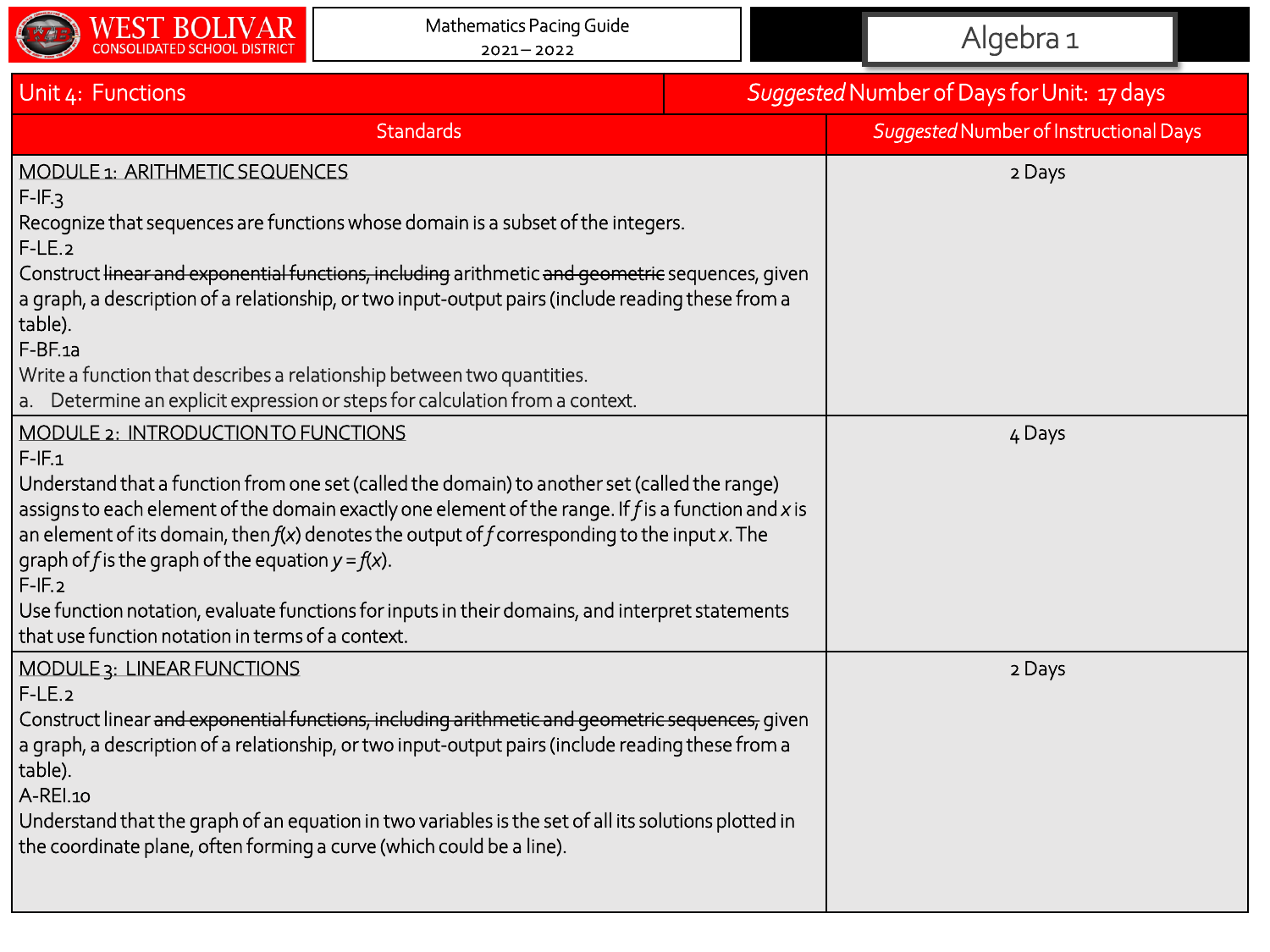

| Unit 4: Functions                                                                                                                                                                                                                                                                                                                                                                                                                                                                                                                                                                                                                                                                                                                                                                                                                                                                                                                                 | Suggested Number of Days for Unit: 17 days |                                        |
|---------------------------------------------------------------------------------------------------------------------------------------------------------------------------------------------------------------------------------------------------------------------------------------------------------------------------------------------------------------------------------------------------------------------------------------------------------------------------------------------------------------------------------------------------------------------------------------------------------------------------------------------------------------------------------------------------------------------------------------------------------------------------------------------------------------------------------------------------------------------------------------------------------------------------------------------------|--------------------------------------------|----------------------------------------|
| <b>Standards</b>                                                                                                                                                                                                                                                                                                                                                                                                                                                                                                                                                                                                                                                                                                                                                                                                                                                                                                                                  |                                            | Suggested Number of Instructional Days |
| $F-IF.5$<br>Relate the domain of a function to its graph and, where applicable, to the quantitative relationship it<br>describes. For example, if the function h(n) gives the number of person-hours it takes to assemble n<br>engines in a factory, then the positive integers would be an appropriate domain for the function.<br>$F-IF.7a$<br>Graph functions expressed symbolically and show key features of the graph, by hand in simple cases<br>and using technology for more complicated cases.<br>a. Graph functions (linear and quadratic) and show intercepts, maxima, and minima.<br>$F-LE.5$<br>Interpret the parameters in a linear or exponential function in terms of a context.<br>$N$ - $Q.1$<br>Use units as a way to understand problems and to guide the solutions to multi-step problems; choose<br>and interpret units consistently in formulas; choose and interpret the scale and origin in graphs and<br>data displays. |                                            | 2 Days                                 |
| A-CED.2<br>Create equations in two variables to represent relationships between quantities; graph equations on<br>coordinate axes with labels and scales.                                                                                                                                                                                                                                                                                                                                                                                                                                                                                                                                                                                                                                                                                                                                                                                         |                                            | 2 Days                                 |
| F-LE.1a & F-LE.1b<br>Distinguish between situations that can be modeled with linear functions and with exponential<br>functions.<br>a. Prove that linear functions grow by equal differences over equal intervals and that exponential<br>functions grow by equal factors over equal intervals.<br>b. Recognize situations in which one quantity changes at a constant rate per unit interval relative to<br>another.<br>$F-IF.6$<br>Calculate and interpret the average rate of change of a function (presented symbolically or as a<br>table) over a specified interval. Estimate the rate of change from a graph.                                                                                                                                                                                                                                                                                                                              |                                            | 3 Days                                 |
| Unit Review                                                                                                                                                                                                                                                                                                                                                                                                                                                                                                                                                                                                                                                                                                                                                                                                                                                                                                                                       |                                            | 1Day                                   |
| Unit Assessment                                                                                                                                                                                                                                                                                                                                                                                                                                                                                                                                                                                                                                                                                                                                                                                                                                                                                                                                   |                                            | 1Day                                   |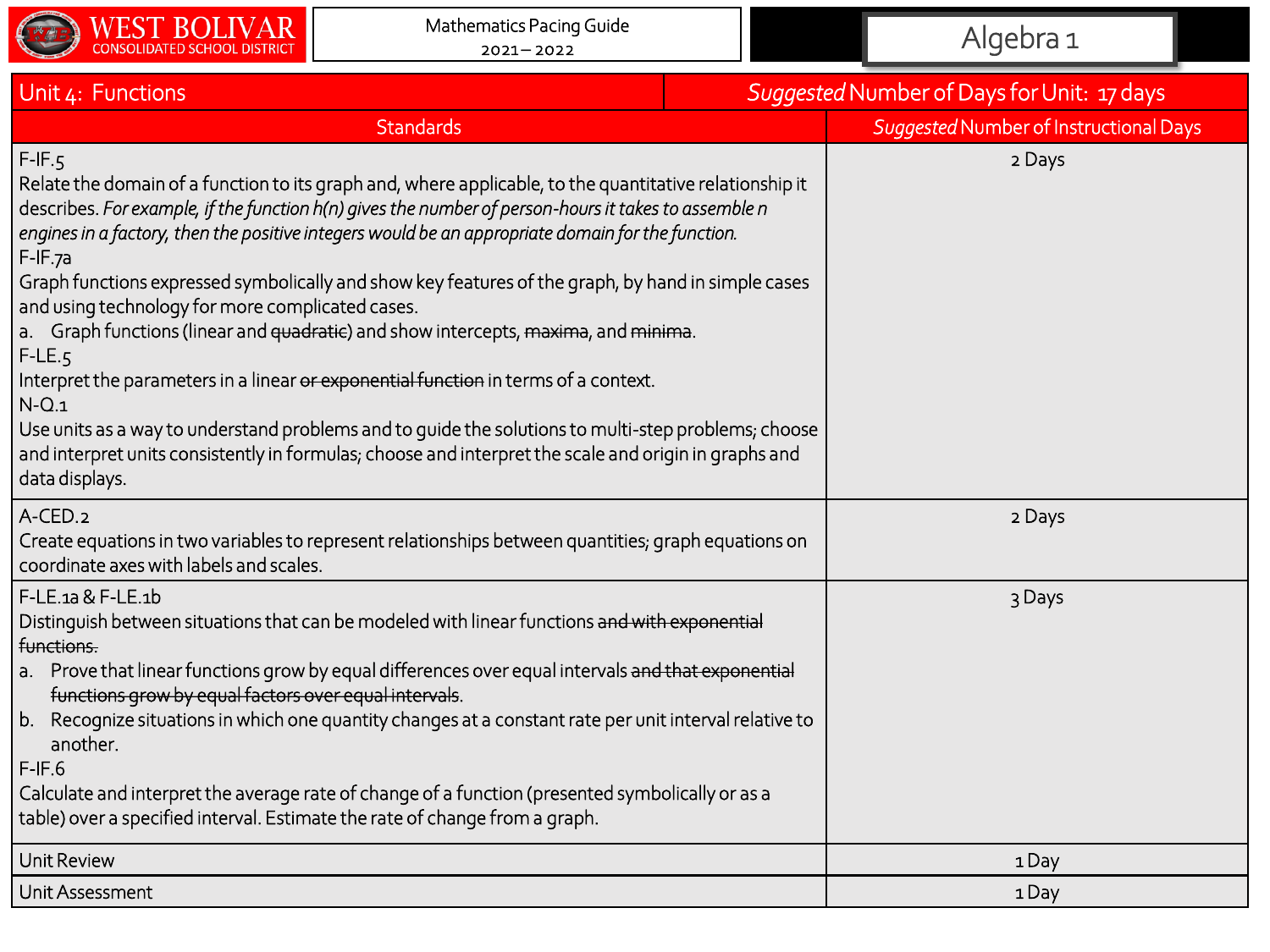

# **Mathematics Pacing Guide**

ALGEBRA 1

Term 2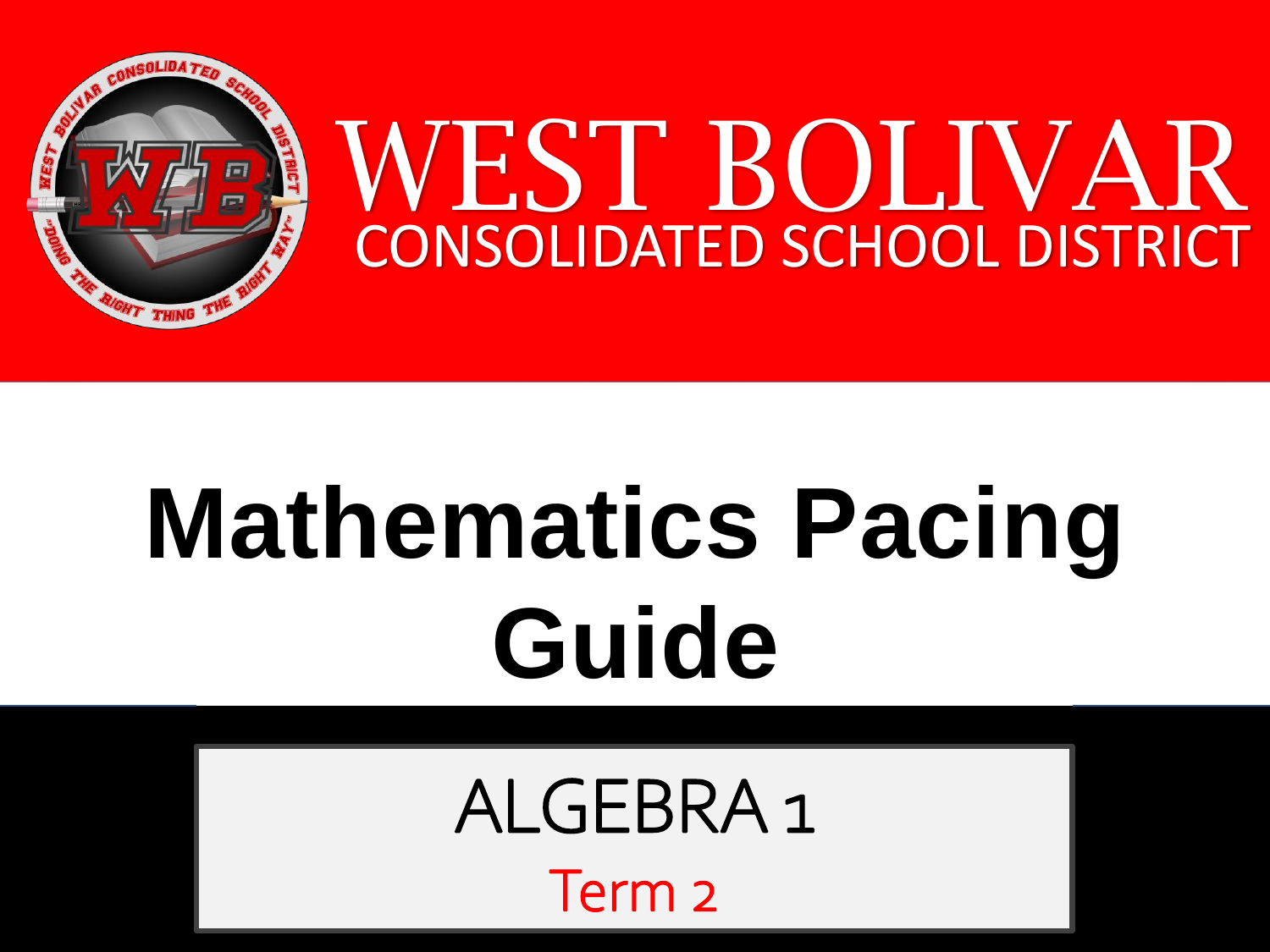



| <b>SECOND NINE WEEKS</b>                                                                                                                                                                                                                                                                                                          |                                           |                                        |  |
|-----------------------------------------------------------------------------------------------------------------------------------------------------------------------------------------------------------------------------------------------------------------------------------------------------------------------------------|-------------------------------------------|----------------------------------------|--|
| Unit 5: Inequalities in Two Variable                                                                                                                                                                                                                                                                                              | Suggested Number of Days for Unit: 5 days |                                        |  |
| <b>Standards</b>                                                                                                                                                                                                                                                                                                                  |                                           | Suggested Number of Instructional Days |  |
| $A-CED.3$<br>Represent constraints by equations or inequalities, and by systems of equations and/or<br>inequalities, and interpret solutions as viable or non-viable options in a modeling context. For<br>example, represent inequalities describing nutritional and cost constraints on combinations of different<br>foods. $*$ |                                           | 1Day                                   |  |
| A-REI.12<br>Graph the solutions to a linear inequality in two variables as a half-plane (excluding the boundary<br>in the case of a strict inequality), and graph the solution set to a system of linear inequalities in<br>two variables as the intersection of the corresponding half-planes.                                   |                                           | 2 Days                                 |  |
| <b>Unit Review</b>                                                                                                                                                                                                                                                                                                                |                                           | 1Day                                   |  |
| Unit Assessment                                                                                                                                                                                                                                                                                                                   |                                           | 1Day                                   |  |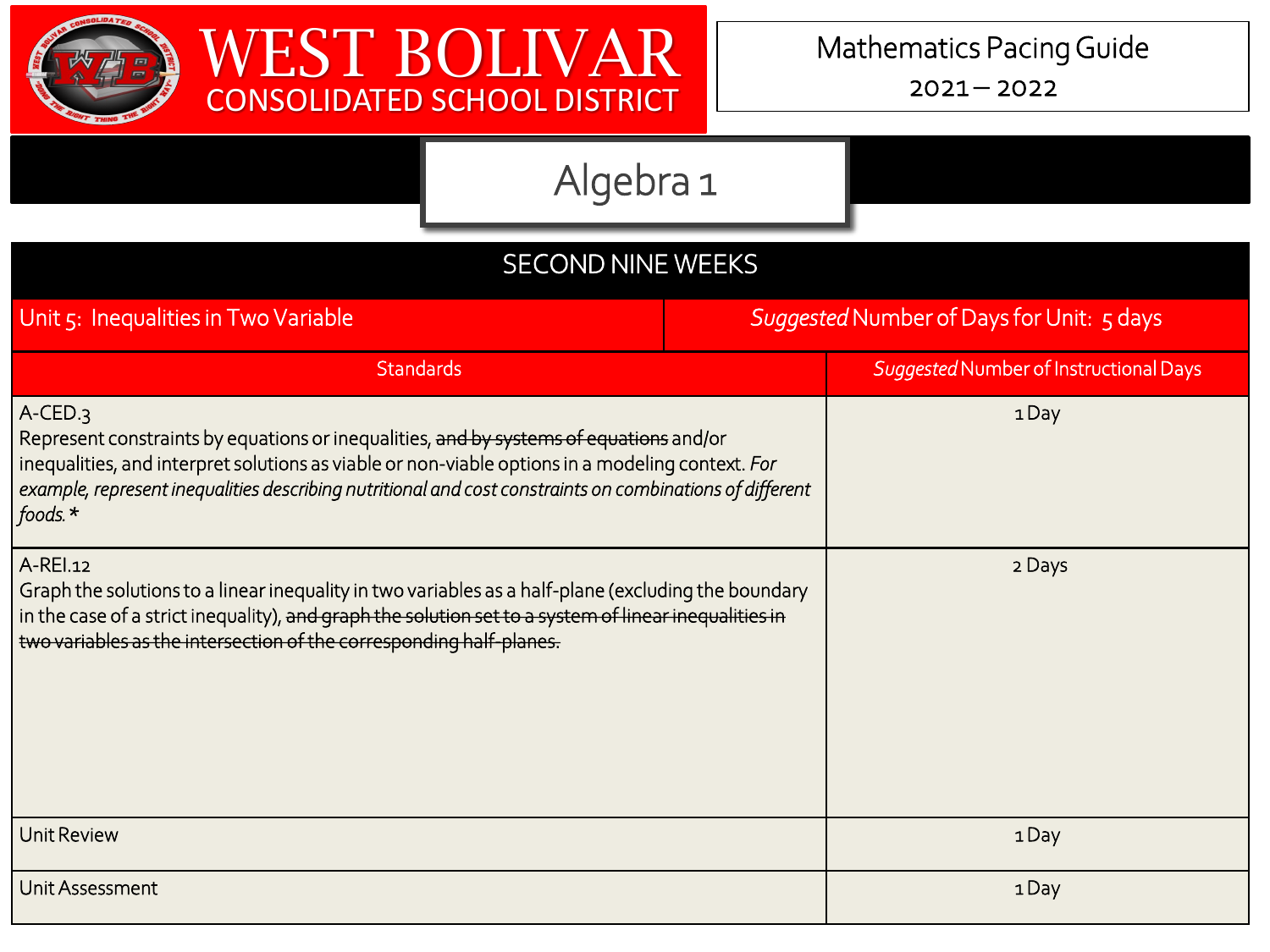

| <b>SECOND NINE WEEKS</b>                                                                                                                                                                                                                                                                                                                                                                                                                                                                                                                                                                                                                                                                                                                                                                                                                                                                                                                                                                                                                                                                                                                                                                                                                                                                                                                                                                                                                                                                                                                    |                                            |                                                  |
|---------------------------------------------------------------------------------------------------------------------------------------------------------------------------------------------------------------------------------------------------------------------------------------------------------------------------------------------------------------------------------------------------------------------------------------------------------------------------------------------------------------------------------------------------------------------------------------------------------------------------------------------------------------------------------------------------------------------------------------------------------------------------------------------------------------------------------------------------------------------------------------------------------------------------------------------------------------------------------------------------------------------------------------------------------------------------------------------------------------------------------------------------------------------------------------------------------------------------------------------------------------------------------------------------------------------------------------------------------------------------------------------------------------------------------------------------------------------------------------------------------------------------------------------|--------------------------------------------|--------------------------------------------------|
| Unit 6: Systems                                                                                                                                                                                                                                                                                                                                                                                                                                                                                                                                                                                                                                                                                                                                                                                                                                                                                                                                                                                                                                                                                                                                                                                                                                                                                                                                                                                                                                                                                                                             | Suggested Number of Days for Unit: 15 days |                                                  |
| <b>Standards</b>                                                                                                                                                                                                                                                                                                                                                                                                                                                                                                                                                                                                                                                                                                                                                                                                                                                                                                                                                                                                                                                                                                                                                                                                                                                                                                                                                                                                                                                                                                                            |                                            | Suggested Number of<br><b>Instructional Days</b> |
| <b>MODULE 1: Systems of Equations</b><br>A-CED.2<br>Create equations in two variables to represent relationships between quantities; graph equations on coordinate axes<br>with labels and scales.* [Note this standard appears in future courses with a slight variation in the standard<br>language.]<br>$A-CED.3$<br>Represent constraints by equations or inequalities, and by systems of equations and/or inequalities, and interpret<br>solutions as viable or non-viable options in a modeling context. For example, represent inequalities describing nutritional<br>and cost constraints on combinations of different foods.*<br>A-REI.11<br>Explain why the x-coordinates of the points where the graphs of the equations $y = f(x)$ and $y = g(x)$ intersect are the<br>solutions of the equation $f(x) = g(x)$ ; find the solutions approximately, e.g., using technology to graph the functions,<br>make tables of values, or find successive approximations. Include cases where f(x) and/or g(x) are linear, quadratic,<br>absolute value, and exponential functions. *<br>$A-REI.5$<br>Explain why the x-coordinates of the points where the graphs of the equations $y = f(x)$ and $y = g(x)$ intersect are the<br>solutions of the equation $f(x) = g(x)$ ; find the solutions approximately, e.g., using technology to graph the functions,<br>make tables of values, or find successive approximations. Include cases where $f(x)$ and/or $g(x)$ are linear, quadratic,<br>absolute value, and exponential functions. * |                                            | 7 Days                                           |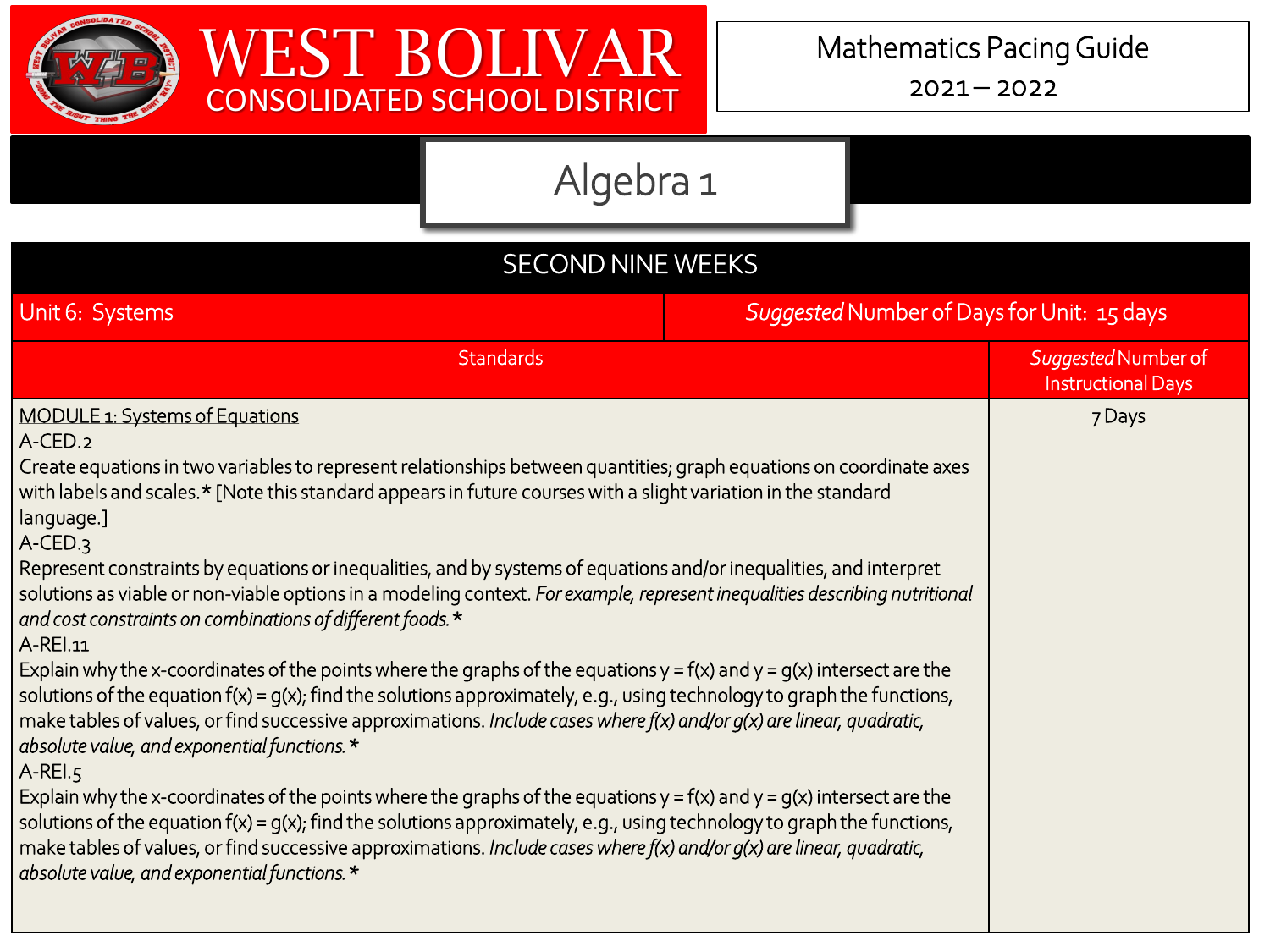

| <b>SECOND NINE WEEKS</b>                                                                                                                                                                                                                                                                                                                                                                                                                                                                                                                                                                                                                                            |                                            |                                                  |  |
|---------------------------------------------------------------------------------------------------------------------------------------------------------------------------------------------------------------------------------------------------------------------------------------------------------------------------------------------------------------------------------------------------------------------------------------------------------------------------------------------------------------------------------------------------------------------------------------------------------------------------------------------------------------------|--------------------------------------------|--------------------------------------------------|--|
| Unit 6: Systems                                                                                                                                                                                                                                                                                                                                                                                                                                                                                                                                                                                                                                                     | Suggested Number of Days for Unit: 15 days |                                                  |  |
| <b>Standards</b>                                                                                                                                                                                                                                                                                                                                                                                                                                                                                                                                                                                                                                                    |                                            | Suggested Number of<br><b>Instructional Days</b> |  |
| MODULE 1: Systems of Equations (cont'd)<br>A-REI.6<br>Solve systems of linear equations algebraically, exactly, and graphically while focusing on pairs of linear equations<br>in two variables.                                                                                                                                                                                                                                                                                                                                                                                                                                                                    |                                            | 7 Days                                           |  |
| MODULE 2: Systems of Inequalities<br>$A-CED.3$<br>Represent constraints by equations or inequalities, and by systems of equations and/or inequalities, and interpret<br>solutions as viable or non-viable options in a modeling context. For example, represent inequalities describing<br>nutritional and cost constraints on combinations of different foods.*<br>A-REI.12<br>Graph the solutions to a linear inequality in two variables as a half-plane (excluding the boundary in the case of a<br>strict inequality), and graph the solution set to a system of linear inequalities in two variables as the intersection of<br>the corresponding half-planes. |                                            | 6 Days                                           |  |
| <b>Unit Review</b>                                                                                                                                                                                                                                                                                                                                                                                                                                                                                                                                                                                                                                                  |                                            | 1Day                                             |  |
| Unit Assessment                                                                                                                                                                                                                                                                                                                                                                                                                                                                                                                                                                                                                                                     |                                            | 1Day                                             |  |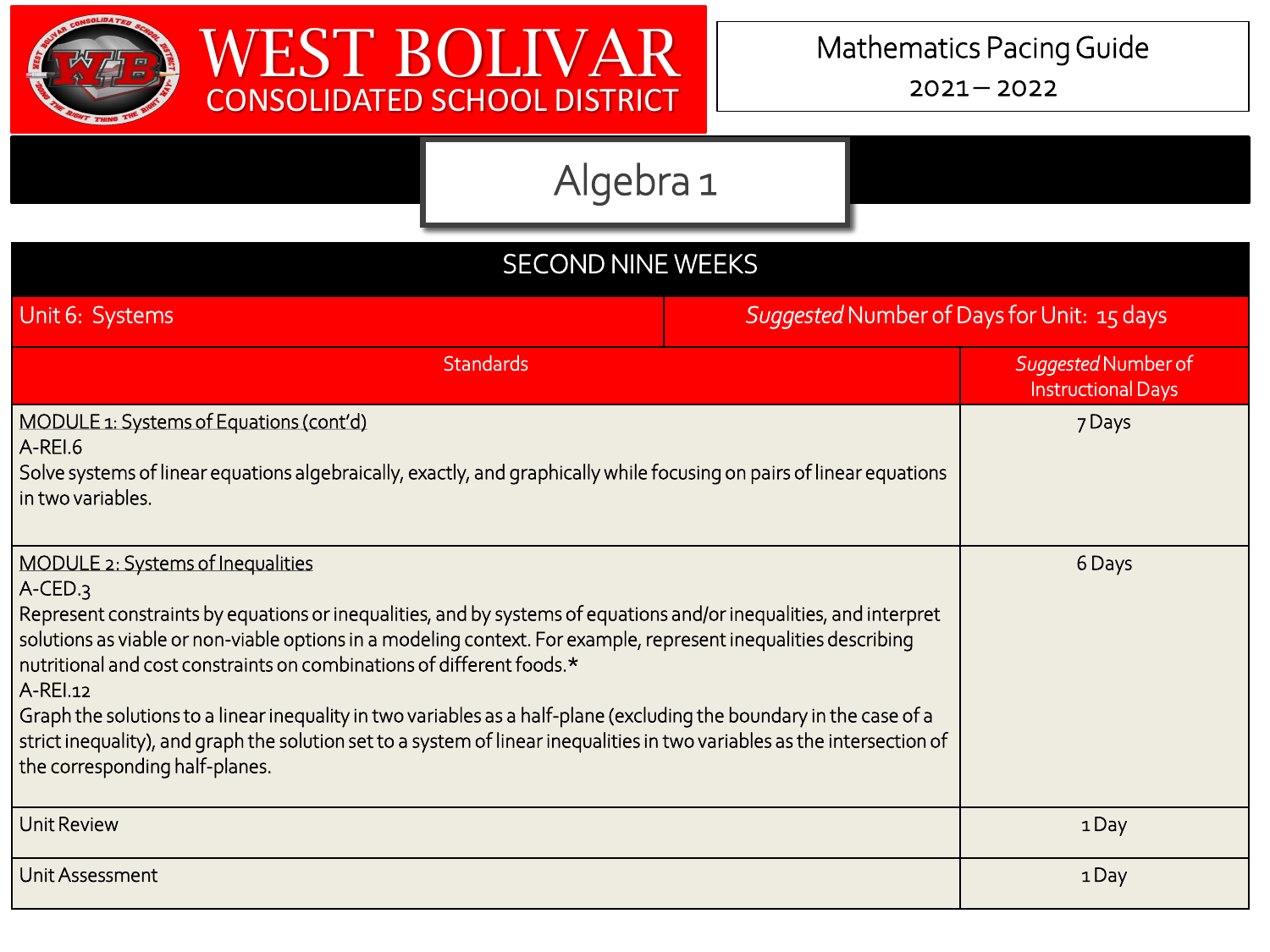

| <b>SECOND NINE WEEKS</b>                                                                                                                                                                                                                                                                                                                                                                                                                                                                                                                                                                                                                                                                                                                                                                                                                                                                                                                                                                                                           |                                                  |  |  |  |
|------------------------------------------------------------------------------------------------------------------------------------------------------------------------------------------------------------------------------------------------------------------------------------------------------------------------------------------------------------------------------------------------------------------------------------------------------------------------------------------------------------------------------------------------------------------------------------------------------------------------------------------------------------------------------------------------------------------------------------------------------------------------------------------------------------------------------------------------------------------------------------------------------------------------------------------------------------------------------------------------------------------------------------|--------------------------------------------------|--|--|--|
| Unit 7: Sequences & Exponential Functions<br>Suggested Number of Days for Unit: 15 days                                                                                                                                                                                                                                                                                                                                                                                                                                                                                                                                                                                                                                                                                                                                                                                                                                                                                                                                            |                                                  |  |  |  |
| <b>Standards</b>                                                                                                                                                                                                                                                                                                                                                                                                                                                                                                                                                                                                                                                                                                                                                                                                                                                                                                                                                                                                                   | Suggested Number of<br><b>Instructional Days</b> |  |  |  |
| <b>MODULE 1: Sequences</b><br>$F-IF.3$<br>Recognize that sequences are functions whose domain is a subset of the integers.<br>$F-LE.2$<br>Construct linear and exponential functions, including arithmetic and geometric sequences, given a graph, a description of a<br>relationship, or two input-output pairs (include reading these from a table).*<br>$F-BF.a$<br>Write a function that describes a relationship between two quantities.*<br>a. Determine an explicit expression or steps for calculation from a context.                                                                                                                                                                                                                                                                                                                                                                                                                                                                                                     | 7 Days                                           |  |  |  |
| <b>MODULE 2: Exponential Functions</b><br>$F-IF.4$<br>For a function that models a relationship between two quantities, interpret key features of graphs and tables in terms of the quantities,<br>and sketch graphs showing key features given a verbal description of the relationship. Key features include: intercepts; intervals where<br>the function is increasing, decreasing, positive, or negative; relative maximums and minimums; symmetries; end behavior; and<br>periodicity.*<br>$F-IF.5$<br>Relate the domain of a function to its graph and, where applicable, to the quantitative relationship it describes. For example, if the<br>function h(n) gives the number of person- hours it takes to assemble n engines in a factory, then the positive integers would be an<br>appropriate domain for the function.*<br>$F-IF.6$<br>Calculate and interpret the average rate of change of a function (presented symbolically or as a table) over a specified interval.<br>Estimate the rate of change from a graph.* | 6 Days                                           |  |  |  |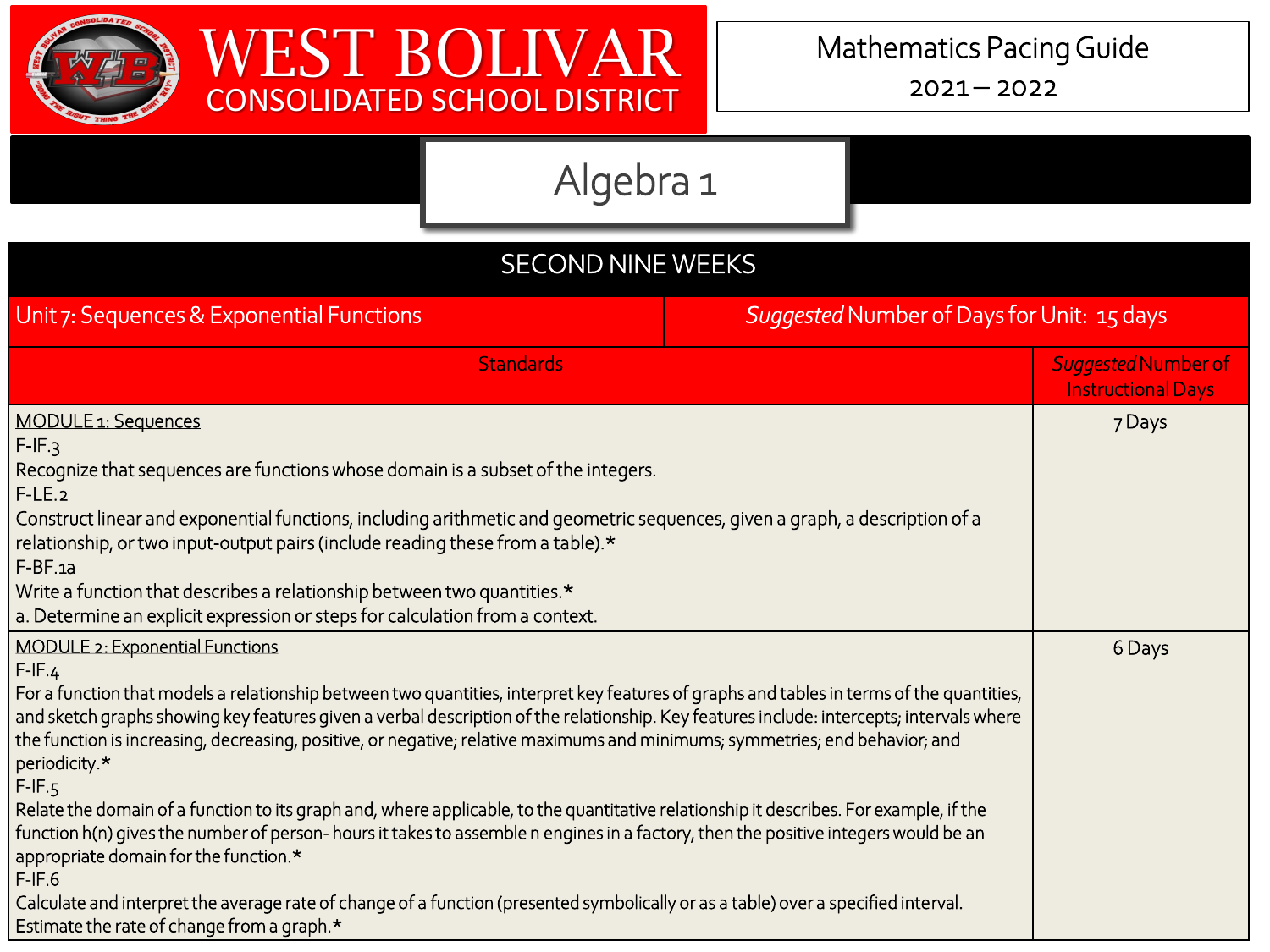

 $2021 - 2022$ 

| <b>SECOND NINE WEEKS</b>                                                                                                                                                                                                                                                                                                                                                                                                                                                                                                                                                                                                                                                                                                                                                                                                                                                                                                                                                                                                                                                                                                                                                                                                                                      |                                            |                                                  |  |
|---------------------------------------------------------------------------------------------------------------------------------------------------------------------------------------------------------------------------------------------------------------------------------------------------------------------------------------------------------------------------------------------------------------------------------------------------------------------------------------------------------------------------------------------------------------------------------------------------------------------------------------------------------------------------------------------------------------------------------------------------------------------------------------------------------------------------------------------------------------------------------------------------------------------------------------------------------------------------------------------------------------------------------------------------------------------------------------------------------------------------------------------------------------------------------------------------------------------------------------------------------------|--------------------------------------------|--------------------------------------------------|--|
| Unit 7: Sequences & Exponential Functions                                                                                                                                                                                                                                                                                                                                                                                                                                                                                                                                                                                                                                                                                                                                                                                                                                                                                                                                                                                                                                                                                                                                                                                                                     | Suggested Number of Days for Unit: 15 days |                                                  |  |
| <b>Standards</b>                                                                                                                                                                                                                                                                                                                                                                                                                                                                                                                                                                                                                                                                                                                                                                                                                                                                                                                                                                                                                                                                                                                                                                                                                                              |                                            | Suggested Number of<br><b>Instructional Days</b> |  |
| MODULE 2: Exponential Functions (cont'd)<br>A-CED.1<br>Create equations and inequalities in one variable and use them to solve problems. Include equations arising from<br>linear and quadratic functions, and simple rational and exponential functions. *<br>A-CED.2<br>Create equations in two variables to represent relationships between quantities; graph equations on coordinate<br>axes with labels and scales.* [Note this standard appears in future courses with a slight variation in the standard<br>language.]<br>A-SSE.3C<br>Choose and produce an equivalent form of an expression to reveal and explain properties of the quantity<br>represented by the expression.*<br>c. Use the properties of exponents to transform expressions for exponential functions. For example the expression<br>1.15t can be rewritten as [1.151/12]12t $\approx$ 1.01212t to reveal the approximate equivalent monthly interest rate if the annual<br>rate is 15%.<br>$F-LE$ .1a<br>Distinguish between situations that can be modeled with linear functions and with exponential functions.* a. Prove<br>that linear functions grow by equal differences over equal intervals and that exponential functions grow by equal<br>factors over equal intervals. |                                            | 6 Days                                           |  |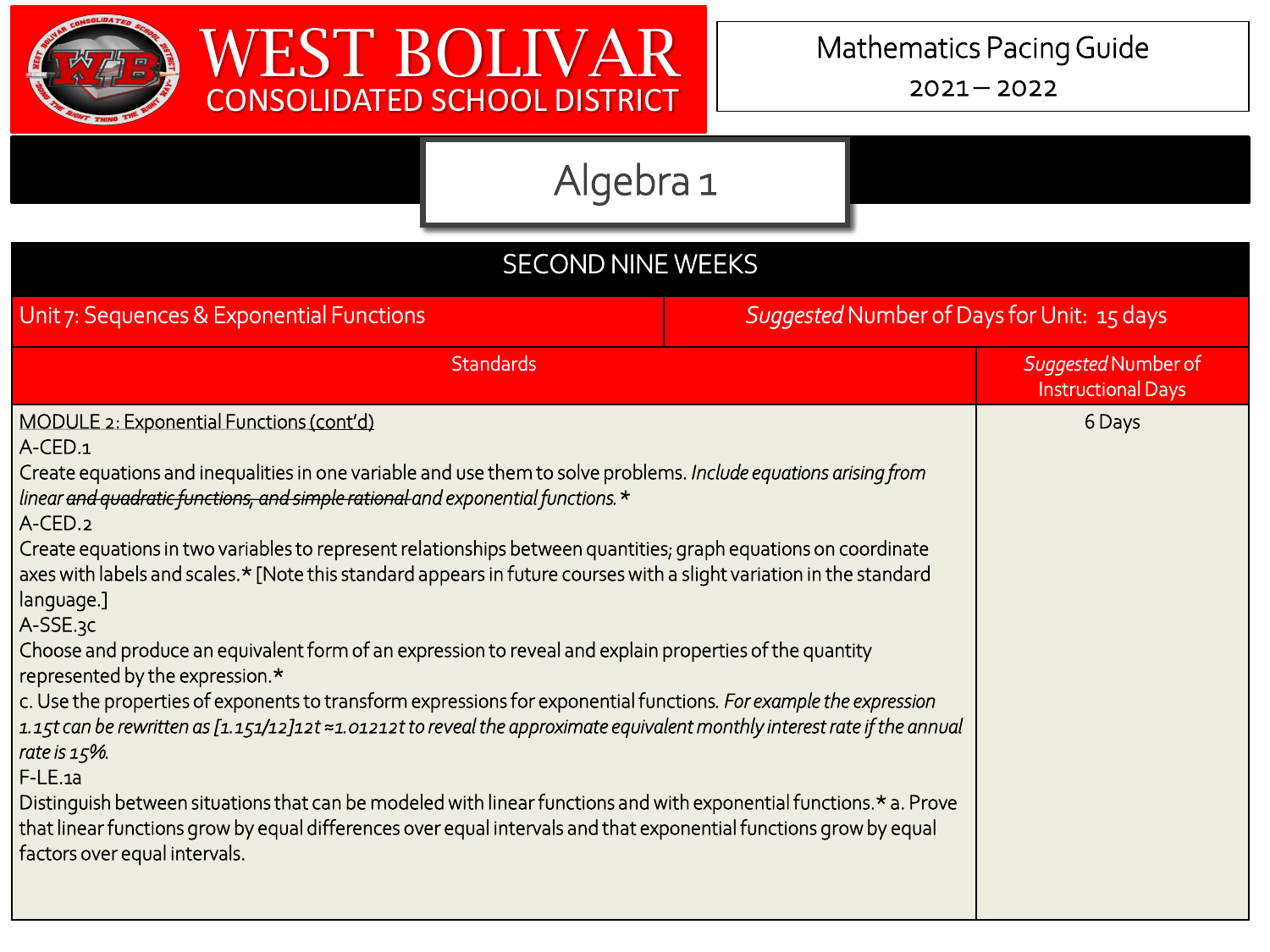

| Algebra 1 |  |
|-----------|--|
|           |  |

| <b>SECOND NINE WEEKS</b>                                                                                                                                                                                                                                                                                                                                                                                                                                                                                                          |  |                                                  |  |
|-----------------------------------------------------------------------------------------------------------------------------------------------------------------------------------------------------------------------------------------------------------------------------------------------------------------------------------------------------------------------------------------------------------------------------------------------------------------------------------------------------------------------------------|--|--------------------------------------------------|--|
| Suggested Number of Days for Unit: 15 days<br>Unit 7: Sequences & Exponential Functions                                                                                                                                                                                                                                                                                                                                                                                                                                           |  |                                                  |  |
| <b>Standards</b>                                                                                                                                                                                                                                                                                                                                                                                                                                                                                                                  |  | Suggested Number of<br><b>Instructional Days</b> |  |
| MODULE 2: Exponential Functions (cont'd)<br>F-LE.1C<br>Distinguish between situations that can be modeled with linear functions and with exponential functions.* c.<br>Recognize situations in which a quantity grows or decays by a constant percent rate per unit interval relative to<br>another.<br>$F-LE.2$<br>Construct linear and exponential functions, including arithmetic and geometric sequences, given a graph, a<br>description of a relationship, or two input-output pairs (include reading these from a table).* |  | 6 Days                                           |  |
| <b>Unit Review</b>                                                                                                                                                                                                                                                                                                                                                                                                                                                                                                                |  | 1Day                                             |  |
| Unit Assessment                                                                                                                                                                                                                                                                                                                                                                                                                                                                                                                   |  | 1Day                                             |  |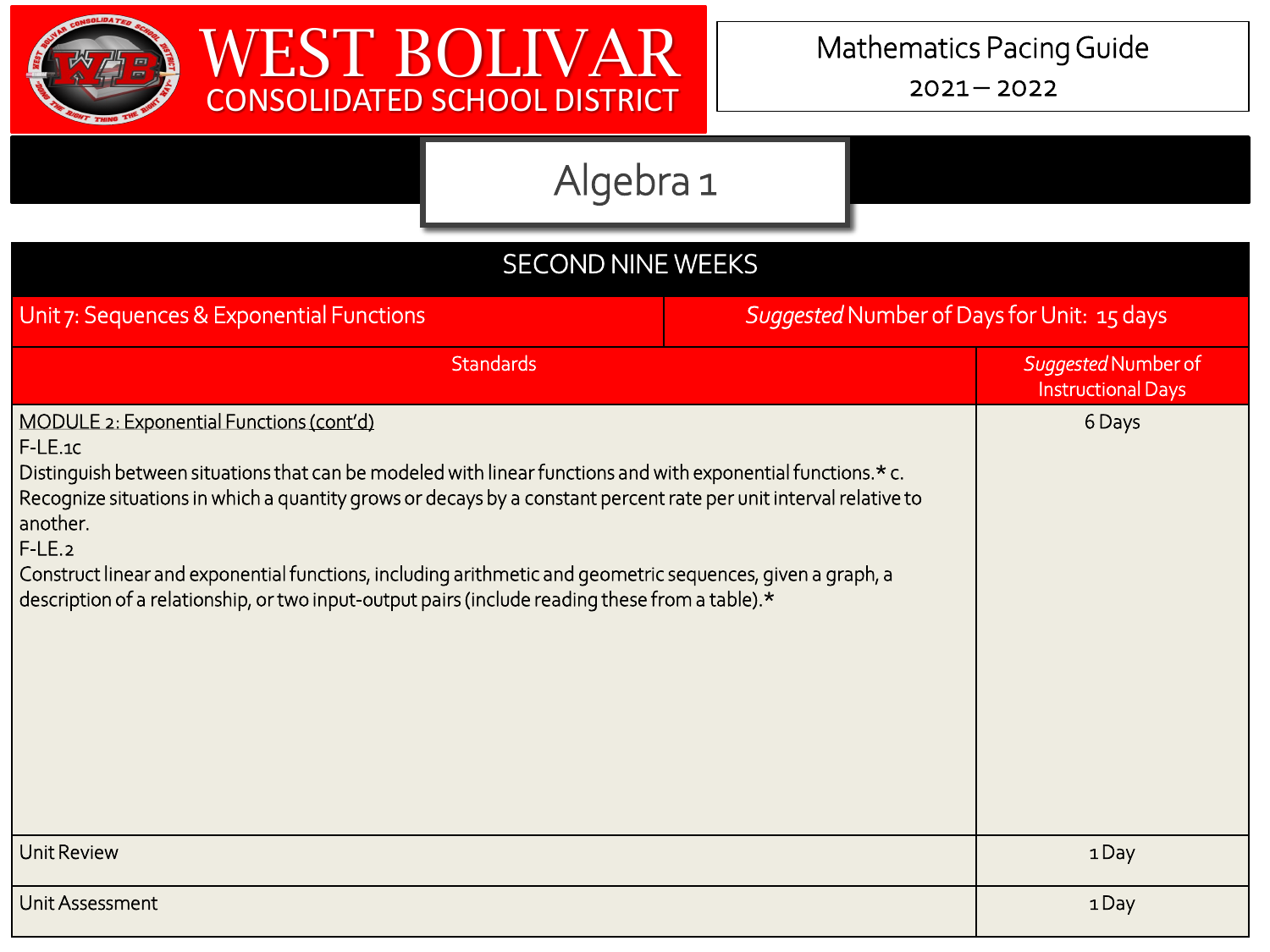



| <b>SECOND NINE WEEKS</b>                                                                                                                                                                                                                                                                                                                                                                                                                                                                                                                                                                                                                                                                                                                                                                                                                                                                                                                                                                                                                                                                                                                                                                  |                                           |                                        |  |
|-------------------------------------------------------------------------------------------------------------------------------------------------------------------------------------------------------------------------------------------------------------------------------------------------------------------------------------------------------------------------------------------------------------------------------------------------------------------------------------------------------------------------------------------------------------------------------------------------------------------------------------------------------------------------------------------------------------------------------------------------------------------------------------------------------------------------------------------------------------------------------------------------------------------------------------------------------------------------------------------------------------------------------------------------------------------------------------------------------------------------------------------------------------------------------------------|-------------------------------------------|----------------------------------------|--|
| Unit 8: Comparing Linear and Exponential Functions                                                                                                                                                                                                                                                                                                                                                                                                                                                                                                                                                                                                                                                                                                                                                                                                                                                                                                                                                                                                                                                                                                                                        | Suggested Number of Days for Unit: 5 days |                                        |  |
| <b>Standards</b>                                                                                                                                                                                                                                                                                                                                                                                                                                                                                                                                                                                                                                                                                                                                                                                                                                                                                                                                                                                                                                                                                                                                                                          |                                           | Suggested Number of Instructional Days |  |
| $F-IF.9$<br>Compare properties of two functions each represented in a different way (algebraically,<br>graphically, numerically in tables, or by verbal descriptions). For example, given a graph of one<br>quadratic function and an algebraic expression for another, say which has the larger maximum.<br>$F-LE.a$<br>Distinguish between situations that can be modeled with linear functions and with exponential<br>functions.*<br>a. Prove that linear functions grow by equal differences over equal intervals and that exponential<br>functions grow by equal factors over equal intervals.<br>$F-LE$ .1b<br>Distinguish between situations that can be modeled with linear functions and with exponential<br>functions.* b. Recognize situations in which one quantity changes at a constant rate per unit<br>interval relative to another.<br>$F-LE.5$<br>Interpret the parameters in a linear or exponential function in terms of a context.*<br>$F-LE.2$<br>Construct linear and exponential functions, including arithmetic and geometric sequences, given<br>a graph, a description of a relationship, or two input-output pairs (include reading these from a<br>table).* |                                           | 3 Days                                 |  |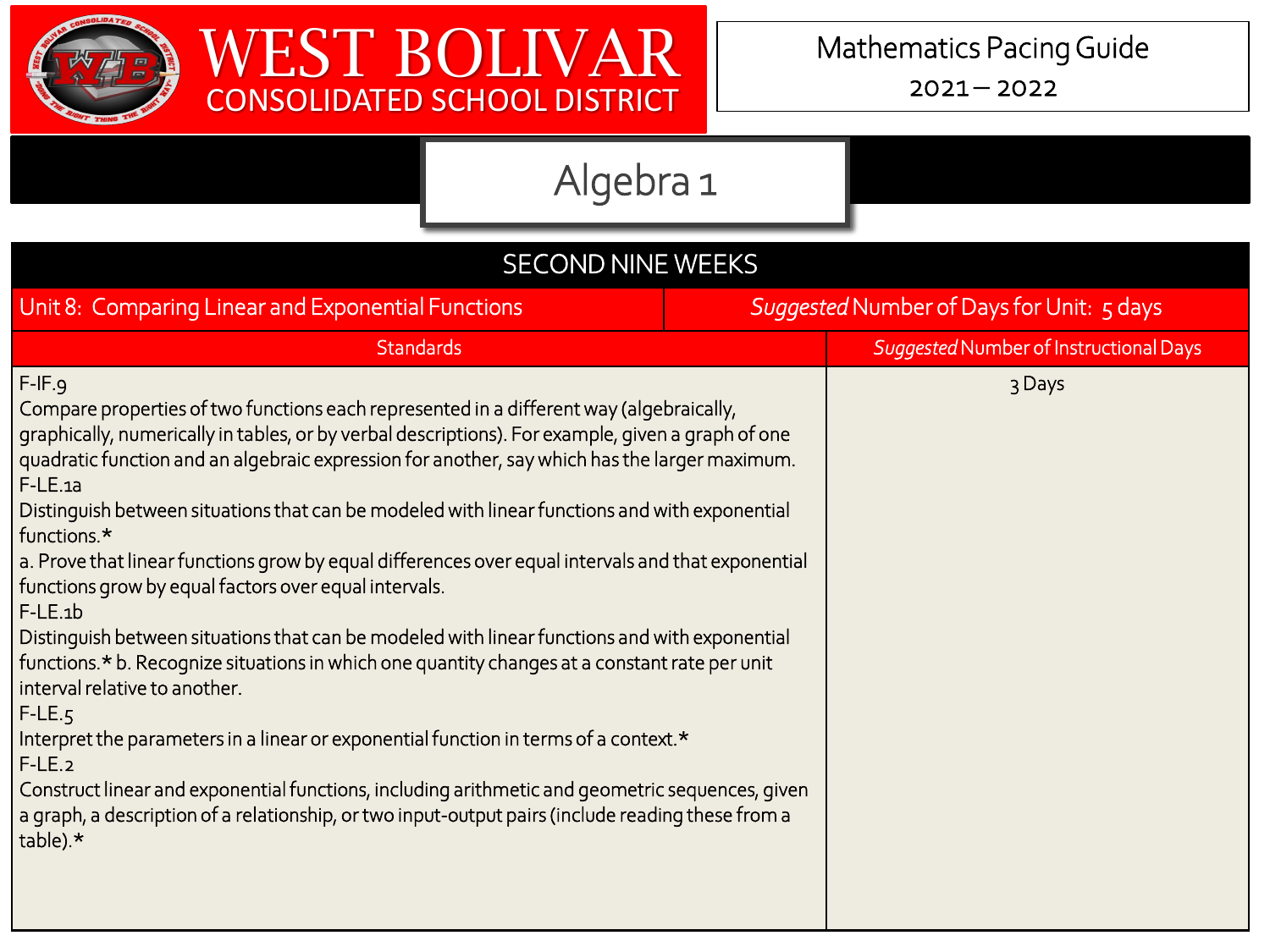

| <b>SECOND NINE WEEKS</b>                                                                                                                                                                                                                                                                                                                                                                                                                                                                                                                                                                                                                                                                                                                                                                                                                                                                        |  |                                        |  |  |  |
|-------------------------------------------------------------------------------------------------------------------------------------------------------------------------------------------------------------------------------------------------------------------------------------------------------------------------------------------------------------------------------------------------------------------------------------------------------------------------------------------------------------------------------------------------------------------------------------------------------------------------------------------------------------------------------------------------------------------------------------------------------------------------------------------------------------------------------------------------------------------------------------------------|--|----------------------------------------|--|--|--|
| Suggested Number of Days for Unit: 5 days<br>Unit 8: Comparing Linear and Exponential Functions                                                                                                                                                                                                                                                                                                                                                                                                                                                                                                                                                                                                                                                                                                                                                                                                 |  |                                        |  |  |  |
| <b>Standards</b>                                                                                                                                                                                                                                                                                                                                                                                                                                                                                                                                                                                                                                                                                                                                                                                                                                                                                |  | Suggested Number of Instructional Days |  |  |  |
| (cont'd)<br>$F-BF.3$<br>Identify the effect on the graph of replacing $f(x)$ by $f(x) + k$ , $k f(x)$ , $f(kx)$ , and $f(x + k)$ for specific<br>values of k (both positive and negative); find the value of k given the graphs. Experiment with<br>cases and illustrate an explanation of the effects on the graph using technology. Include<br>recognizing even and odd functions from their graphs and algebraic expressions for them.<br>A-REI.11<br>Explain why the x-coordinates of the points where the graphs of the equations $y = f(x)$ and $y = g(x)$<br>intersect are the solutions of the equation $f(x) = g(x)$ ; find the solutions approximately, e.g., using<br>technology to graph the functions, make tables of values, or find successive approximations.<br>Include cases where $f(x)$ and/or $g(x)$ are linear, quadratic, absolute value, and exponential functions. $*$ |  | 3 Days                                 |  |  |  |
| <b>Unit Review</b>                                                                                                                                                                                                                                                                                                                                                                                                                                                                                                                                                                                                                                                                                                                                                                                                                                                                              |  | 1Day                                   |  |  |  |
| Unit Assessment                                                                                                                                                                                                                                                                                                                                                                                                                                                                                                                                                                                                                                                                                                                                                                                                                                                                                 |  | 1Day                                   |  |  |  |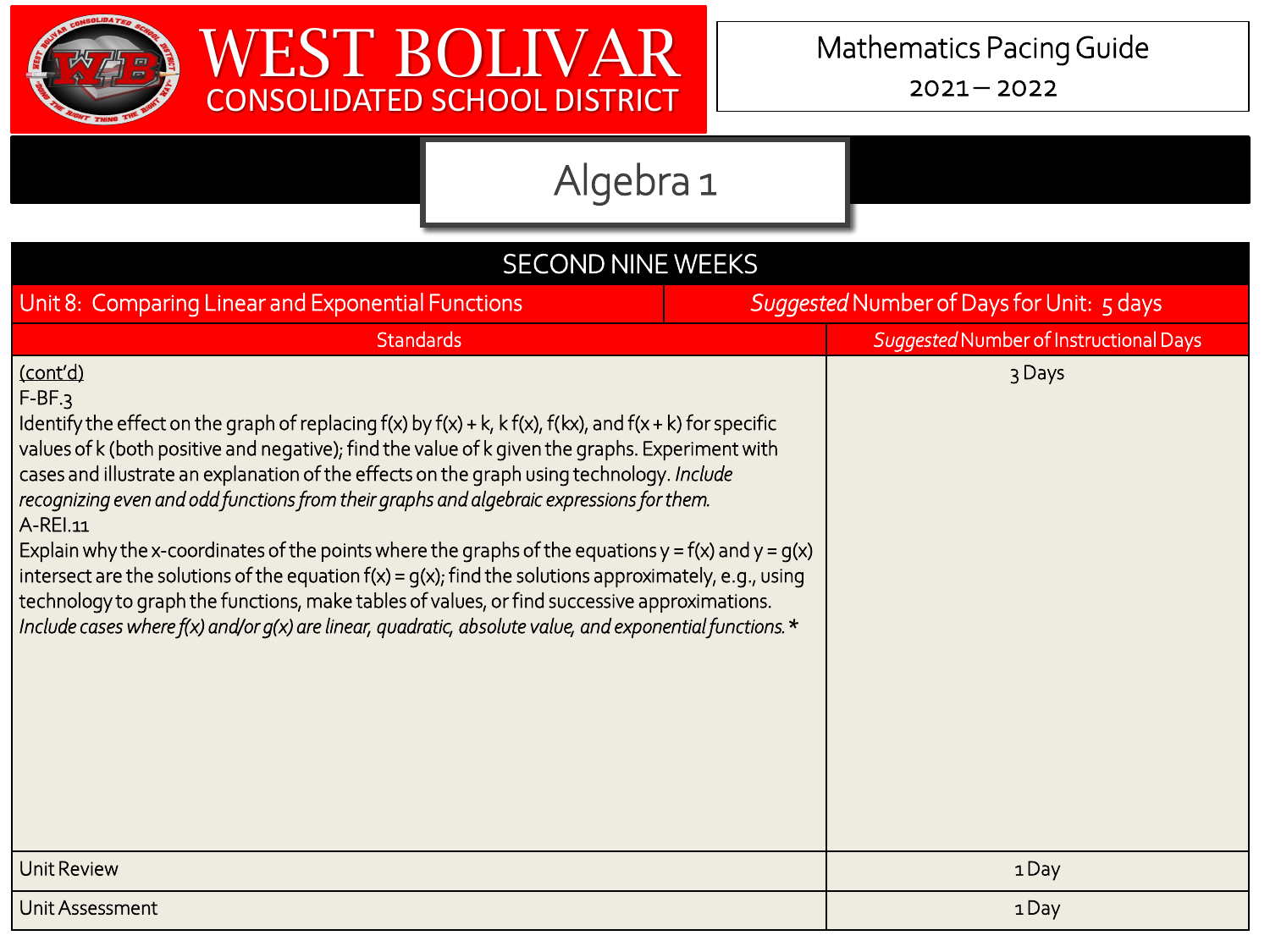

# **Mathematics Pacing Guide**

ALGEBRA 1 Term 3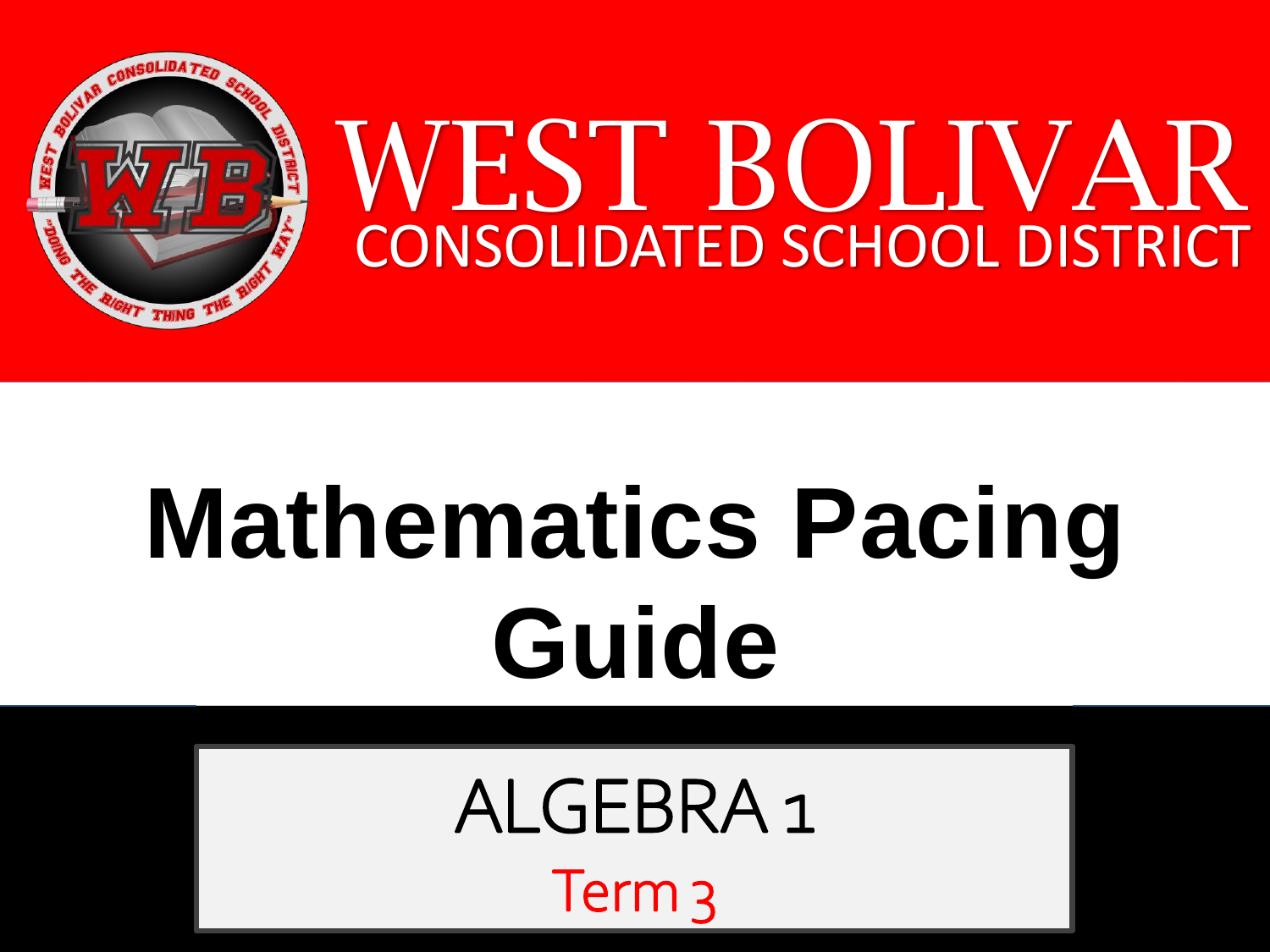

| <b>THIRD NINE WEEKS</b>                                                                                                                                                                                                                                                                                                                                                                                                                                                                                                                                                                                                                                                                                                                                                                                                                                                                                                                                                                                |  |                                        |  |
|--------------------------------------------------------------------------------------------------------------------------------------------------------------------------------------------------------------------------------------------------------------------------------------------------------------------------------------------------------------------------------------------------------------------------------------------------------------------------------------------------------------------------------------------------------------------------------------------------------------------------------------------------------------------------------------------------------------------------------------------------------------------------------------------------------------------------------------------------------------------------------------------------------------------------------------------------------------------------------------------------------|--|----------------------------------------|--|
| Suggested Number of Days for Unit: 15 days<br>Unit 9: Polynomial and Quadratic Expressions                                                                                                                                                                                                                                                                                                                                                                                                                                                                                                                                                                                                                                                                                                                                                                                                                                                                                                             |  |                                        |  |
| <b>Standards</b>                                                                                                                                                                                                                                                                                                                                                                                                                                                                                                                                                                                                                                                                                                                                                                                                                                                                                                                                                                                       |  | Suggested Number of Instructional Days |  |
| MODULE 1: Operations with Polynomials<br>A-SSE.1a<br>Interpret expressions that represent a quantity in terms of its context.*<br>a. Interpret parts of an expression, such as terms, factors, and coefficients.<br>A-SSE.1b<br>Interpret expressions that represent a quantity in terms of its context.* b. Interpret<br>complicated expressions by viewing one or more of their parts as a single entity. For<br>example, interpret $P(1+r)$ n as the product of P and a factor not depending on P.<br>A-APR.1<br>Understand that polynomials form a system analogous to the integers, namely, they are<br>closed under the operations of addition, subtraction, and multiplication; add, subtract, and<br>multiply polynomials.<br>$N-RN.3$<br>Explain why:<br>the sum or product of two rational numbers is rational;<br>the sum of a rational number and an irrational number is irrational; and<br>$\bullet$<br>the product of a nonzero rational number and an irrational number is irrational. |  | 6 Days                                 |  |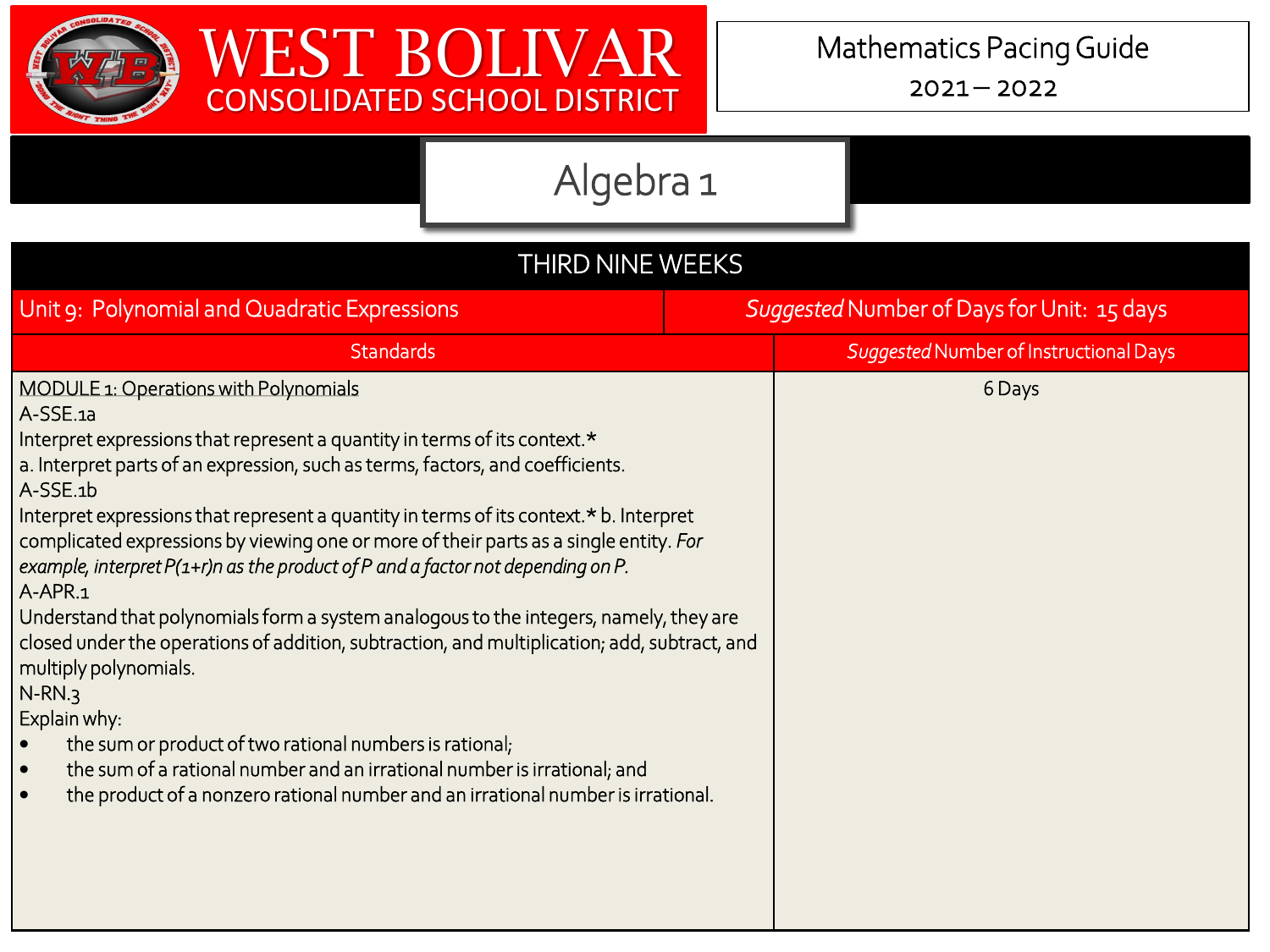

| THIRD NINE WEEKS                                                                                                                                                                                                                                                                                                                                                                                                                                                                                           |  |                                        |  |  |
|------------------------------------------------------------------------------------------------------------------------------------------------------------------------------------------------------------------------------------------------------------------------------------------------------------------------------------------------------------------------------------------------------------------------------------------------------------------------------------------------------------|--|----------------------------------------|--|--|
| Unit 9: Polynomial and Quadratic Expressions<br>Suggested Number of Days for Unit: 15 days                                                                                                                                                                                                                                                                                                                                                                                                                 |  |                                        |  |  |
| <b>Standards</b>                                                                                                                                                                                                                                                                                                                                                                                                                                                                                           |  | Suggested Number of Instructional Days |  |  |
| MODULE 2: Factoring<br>A-SSE.2<br>Use the structure of an expression to identify ways to rewrite it. For example, see $x_4 - y_4$ as<br>$\alpha$ (x2)2 – (y2)2 thus recognizing it as a difference of squares that can be factored as (x2–y2)(x2 +<br>  y2).<br>A-SSE.3a<br>Choose and produce an equivalent form of an expression to reveal and explain properties<br>of the quantity represented by the expression.*<br>a. Factor a quadratic expression to reveal the zeros of the function it defines. |  | 7 Days                                 |  |  |
| <b>Unit Review</b>                                                                                                                                                                                                                                                                                                                                                                                                                                                                                         |  | 1Day                                   |  |  |
| Unit Assessment                                                                                                                                                                                                                                                                                                                                                                                                                                                                                            |  | 1Day                                   |  |  |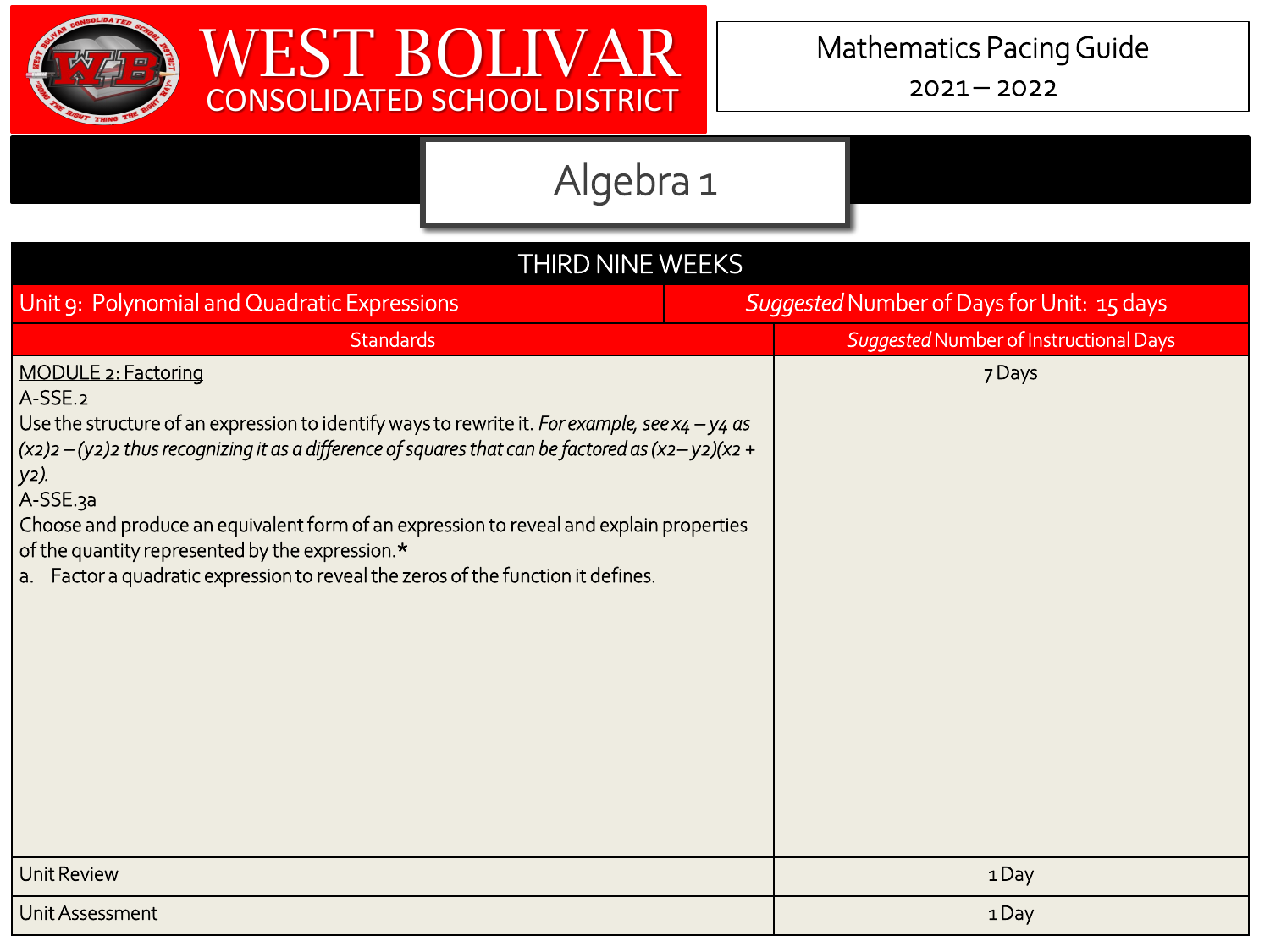

 $2021 - 2022$ 

|                                                                                                                                                                                                                                                                                                                                                                                                                                                                                                                                                                                                                                                                                                                                                                                                                             | Algebra 1        |        |                                                  |         |
|-----------------------------------------------------------------------------------------------------------------------------------------------------------------------------------------------------------------------------------------------------------------------------------------------------------------------------------------------------------------------------------------------------------------------------------------------------------------------------------------------------------------------------------------------------------------------------------------------------------------------------------------------------------------------------------------------------------------------------------------------------------------------------------------------------------------------------|------------------|--------|--------------------------------------------------|---------|
|                                                                                                                                                                                                                                                                                                                                                                                                                                                                                                                                                                                                                                                                                                                                                                                                                             |                  |        |                                                  |         |
|                                                                                                                                                                                                                                                                                                                                                                                                                                                                                                                                                                                                                                                                                                                                                                                                                             | THIRD NINE WEEKS |        |                                                  |         |
| Suggested Number of Days for Unit: 20 days<br>Unit 10: Quadratics                                                                                                                                                                                                                                                                                                                                                                                                                                                                                                                                                                                                                                                                                                                                                           |                  |        |                                                  |         |
| <b>Standards</b>                                                                                                                                                                                                                                                                                                                                                                                                                                                                                                                                                                                                                                                                                                                                                                                                            |                  |        | Suggested Number of<br><b>Instructional Days</b> |         |
| MODULE 1: Quadratic Equations<br>A-REI.4<br>Solve quadratic equations in one variable.<br>a. Use the method of completing the square to transform<br>any quadratic equation in x into an equation of the form<br>$(x-p)$ = q that has the same solutions. Derive the quadratic formula from this form.<br>$\vert$ b. Solve quadratic equations by inspection (e.g., for x2 = 49), taking square roots, completing the square, the<br>quadratic formula and factoring, as appropriate to the initial form of the equation. Recognize when the quadratic<br>formula gives complex solutions.<br>A-CED.1<br>Create equations and inequalities in one variable and use them to solve problems. Include equations arising from linear<br>$\vert$ and quadratic functions, and simple rational and exponential functions. $\star$ |                  | 8 Days |                                                  |         |
| MODULE 2: Quadratic Functions<br>A-SSE.3a<br>Choose and produce an equivalent form of an expression to reveal and explain properties of the quantity<br>represented by the expression.*<br>a. Factor a quadratic expression to reveal the zeros of the function it defines.<br>$A-SSE.3b$<br>Choose and produce an equivalent form of an expression to reveal and explain properties of the quantity<br>represented by the expression.*<br>$\mid$ b. Complete the square in a quadratic expression to reveal the maximum or minimum value of the function it<br>defines.                                                                                                                                                                                                                                                    |                  |        |                                                  | 10 Days |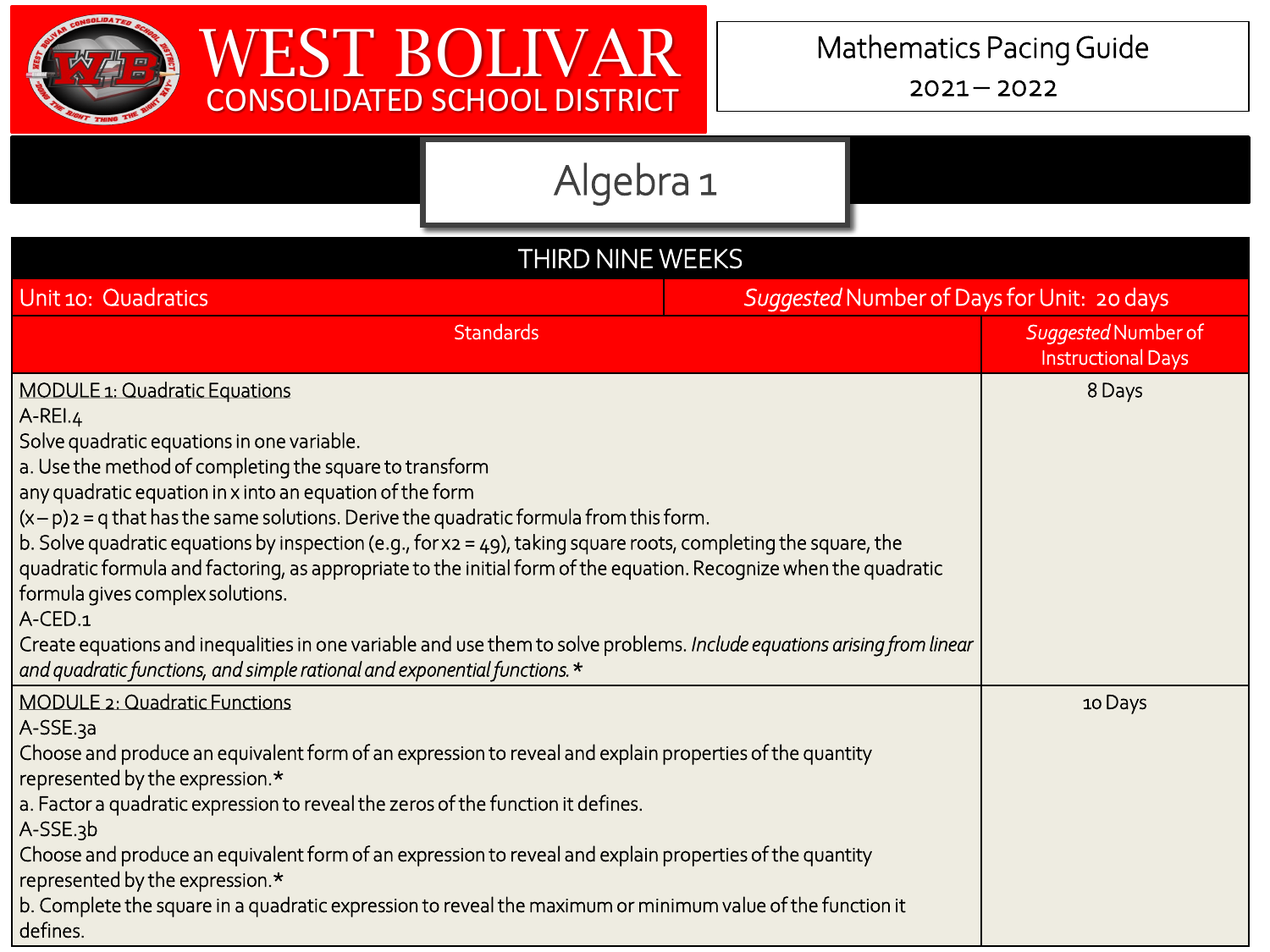

| <b>THIRD NINE WEEKS</b>                                                                                                                                                                                                                                                                                                                                                                                                                                                                                                                                                                                                                                                                                                                                                                                                                                                                                                                                                                                                                                                                                                                                                                                                                                                                                                                      |                                            |  |  |  |
|----------------------------------------------------------------------------------------------------------------------------------------------------------------------------------------------------------------------------------------------------------------------------------------------------------------------------------------------------------------------------------------------------------------------------------------------------------------------------------------------------------------------------------------------------------------------------------------------------------------------------------------------------------------------------------------------------------------------------------------------------------------------------------------------------------------------------------------------------------------------------------------------------------------------------------------------------------------------------------------------------------------------------------------------------------------------------------------------------------------------------------------------------------------------------------------------------------------------------------------------------------------------------------------------------------------------------------------------|--------------------------------------------|--|--|--|
| Unit 10: Quadratics                                                                                                                                                                                                                                                                                                                                                                                                                                                                                                                                                                                                                                                                                                                                                                                                                                                                                                                                                                                                                                                                                                                                                                                                                                                                                                                          | Suggested Number of Days for Unit: 20 days |  |  |  |
| <b>Standards</b>                                                                                                                                                                                                                                                                                                                                                                                                                                                                                                                                                                                                                                                                                                                                                                                                                                                                                                                                                                                                                                                                                                                                                                                                                                                                                                                             | Suggested Number of Instructional Days     |  |  |  |
| MODULE 2: Quadratic Functions (cont'd)<br>$A-APR.3$<br>Identify zeros of polynomials when suitable factorizations are available, and use the zeros to<br>construct a rough graph of the function defined by the polynomial (limit to 1st- and 2nd degree<br>polynomials).<br>$A-IF.4$<br>For a function that models a relationship between two quantities, interpret key features of graphs<br>and tables in terms of the quantities, and sketch graphs showing key features given a verbal<br>description of the relationship. Key features include: intercepts; intervals where the function is<br>increasing, decreasing, positive, or negative; relative maximums and minimums; symmetries; end<br>behavior; and periodicity.*<br>A-CED.2<br>Create equations in two variables to represent relationships between quantities; graph equations<br>on coordinate axes with labels and scales.* [Note this standard appears in future courses with a<br>slight variation in the standard language.]<br>$F-IF.5$<br>Relate the domain of a function to its graph and, where applicable, to the quantitative<br>relationship it describes. For example, if the function h(n) gives the number of person-hours it<br>takes to assemble n engines in a factory, then the positive integers would be an appropriate<br>domain for the function.* | 10 Days                                    |  |  |  |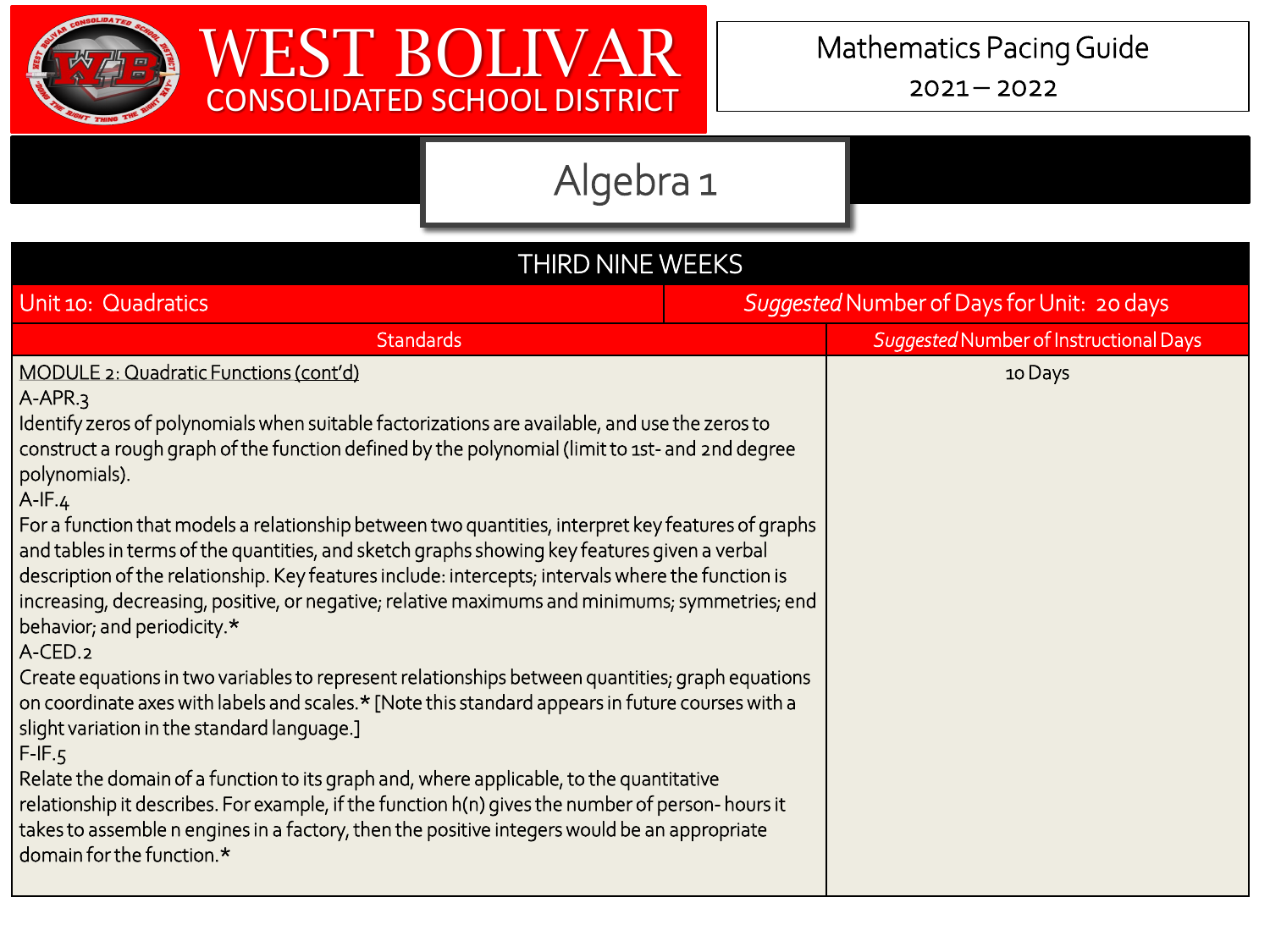

| THIRD NINE WEEKS                                                                                                                                                                                                                                                                                                                                                                                                                                                                                                                                                                                                                                                                                                                                                                                                                                                                                                                                                                                                                                                             |                                            |                                        |  |
|------------------------------------------------------------------------------------------------------------------------------------------------------------------------------------------------------------------------------------------------------------------------------------------------------------------------------------------------------------------------------------------------------------------------------------------------------------------------------------------------------------------------------------------------------------------------------------------------------------------------------------------------------------------------------------------------------------------------------------------------------------------------------------------------------------------------------------------------------------------------------------------------------------------------------------------------------------------------------------------------------------------------------------------------------------------------------|--------------------------------------------|----------------------------------------|--|
| Unit 10: Quadratics                                                                                                                                                                                                                                                                                                                                                                                                                                                                                                                                                                                                                                                                                                                                                                                                                                                                                                                                                                                                                                                          | Suggested Number of Days for Unit: 20 days |                                        |  |
| <b>Standards</b>                                                                                                                                                                                                                                                                                                                                                                                                                                                                                                                                                                                                                                                                                                                                                                                                                                                                                                                                                                                                                                                             |                                            | Suggested Number of Instructional Days |  |
| MODULE 2: Quadratic Functions (cont'd)<br>$F-IF.6$<br>Calculate and interpret the average rate of change of a function (presented symbolically or as a<br>$t$ able) over a specified interval. Estimate the rate of change from a graph. $\star$<br>F-IF.7a<br>Graph functions expressed symbolically and show key features of the graph, by hand in simple<br>cases and using technology for more complicated cases.*<br>a. Graph functions (linear and quadratic) and show intercepts, maxima, and minima.<br>F-IF.8a<br>Write a function defined by an expression in different but equivalent forms to reveal and explain<br>different properties of the function.<br>a. Use the process of factoring and completing the square in a quadratic function to show zeros,<br>extreme values, and symmetry of the graph, and interpret these in terms of a context.<br>F-IF.9<br>Compare properties of two functions each represented in a different way (algebraically,<br>graphically, numerically in tables, or by verbal descriptions). For example, given a graph of one |                                            | 10 Days                                |  |
| quadratic function and an algebraic expression for another, say which has the larger maximum.                                                                                                                                                                                                                                                                                                                                                                                                                                                                                                                                                                                                                                                                                                                                                                                                                                                                                                                                                                                |                                            |                                        |  |
| <b>Unit Review</b>                                                                                                                                                                                                                                                                                                                                                                                                                                                                                                                                                                                                                                                                                                                                                                                                                                                                                                                                                                                                                                                           |                                            | 1Day                                   |  |
| Unit Assessment                                                                                                                                                                                                                                                                                                                                                                                                                                                                                                                                                                                                                                                                                                                                                                                                                                                                                                                                                                                                                                                              |                                            | 1Day                                   |  |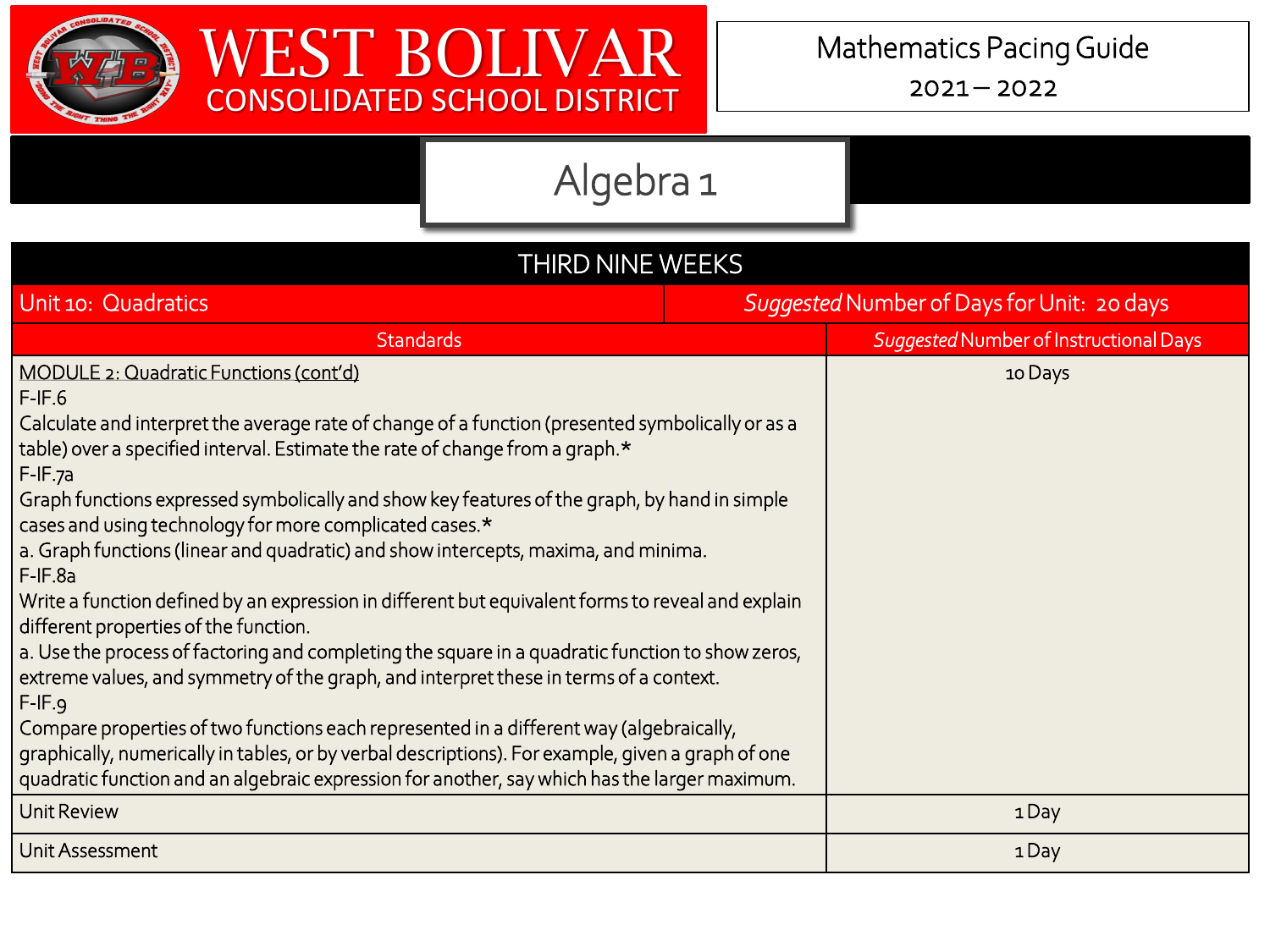

# **Mathematics Pacing Guide**

ALGEBRA 1

Term 4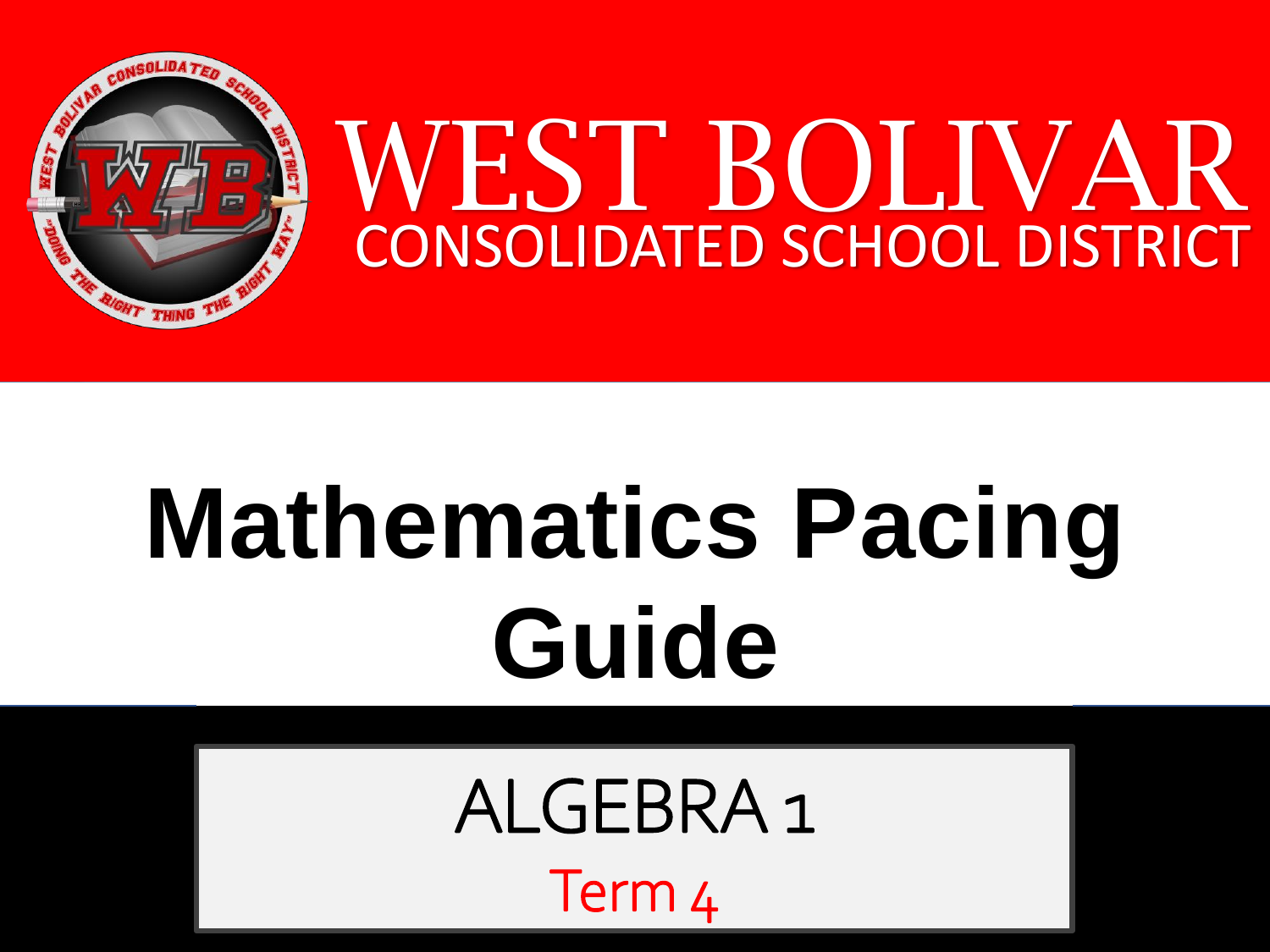

| <b>FOURTH NINE WEEKS</b>                                                                                                                                                                                                                                                                                                                                                                                                                                                                                                                                                                                                                                                                                                                                                                                                                                                                                                                                                                                                                                                                                                                                                                                                                                   |                                            |                                        |  |
|------------------------------------------------------------------------------------------------------------------------------------------------------------------------------------------------------------------------------------------------------------------------------------------------------------------------------------------------------------------------------------------------------------------------------------------------------------------------------------------------------------------------------------------------------------------------------------------------------------------------------------------------------------------------------------------------------------------------------------------------------------------------------------------------------------------------------------------------------------------------------------------------------------------------------------------------------------------------------------------------------------------------------------------------------------------------------------------------------------------------------------------------------------------------------------------------------------------------------------------------------------|--------------------------------------------|----------------------------------------|--|
| Unit 11: Other Functions                                                                                                                                                                                                                                                                                                                                                                                                                                                                                                                                                                                                                                                                                                                                                                                                                                                                                                                                                                                                                                                                                                                                                                                                                                   | Suggested Number of Days for Unit: 10 days |                                        |  |
| <b>Standards</b>                                                                                                                                                                                                                                                                                                                                                                                                                                                                                                                                                                                                                                                                                                                                                                                                                                                                                                                                                                                                                                                                                                                                                                                                                                           |                                            | Suggested Number of Instructional Days |  |
| MODULE 1: Modeling with Other Functions<br>A-CED.1<br>Create equations and inequalities in one variable and use them to solve problems. Include<br>equations arising from linear and quadratic functions, and simple rational and exponential functions. *<br>$F-IF.4$<br>For a function that models a relationship between two quantities, interpret key features of graphs<br>and tables in terms of the quantities, and sketch graphs showing key features given a verbal<br>description of the relationship. Key features include: intercepts; intervals where the function is<br>increasing, decreasing, positive, or negative; relative maximums and minimums; symmetries; end<br>behavior; and periodicity.*<br>$F-IF.5$<br>Relate the domain of a function to its graph and, where applicable, to the quantitative<br>relationship it describes. For example, if the function h(n) gives the number of person-hours it<br>takes to assemble n engines in a factory, then the positive integers would be an appropriate<br>domain for the function.*<br>$F-IF6$<br>Calculate and interpret the average rate of change of a function (presented symbolically or as a<br>table) over a specified interval. Estimate the rate of change from a graph.* |                                            | 4 Days                                 |  |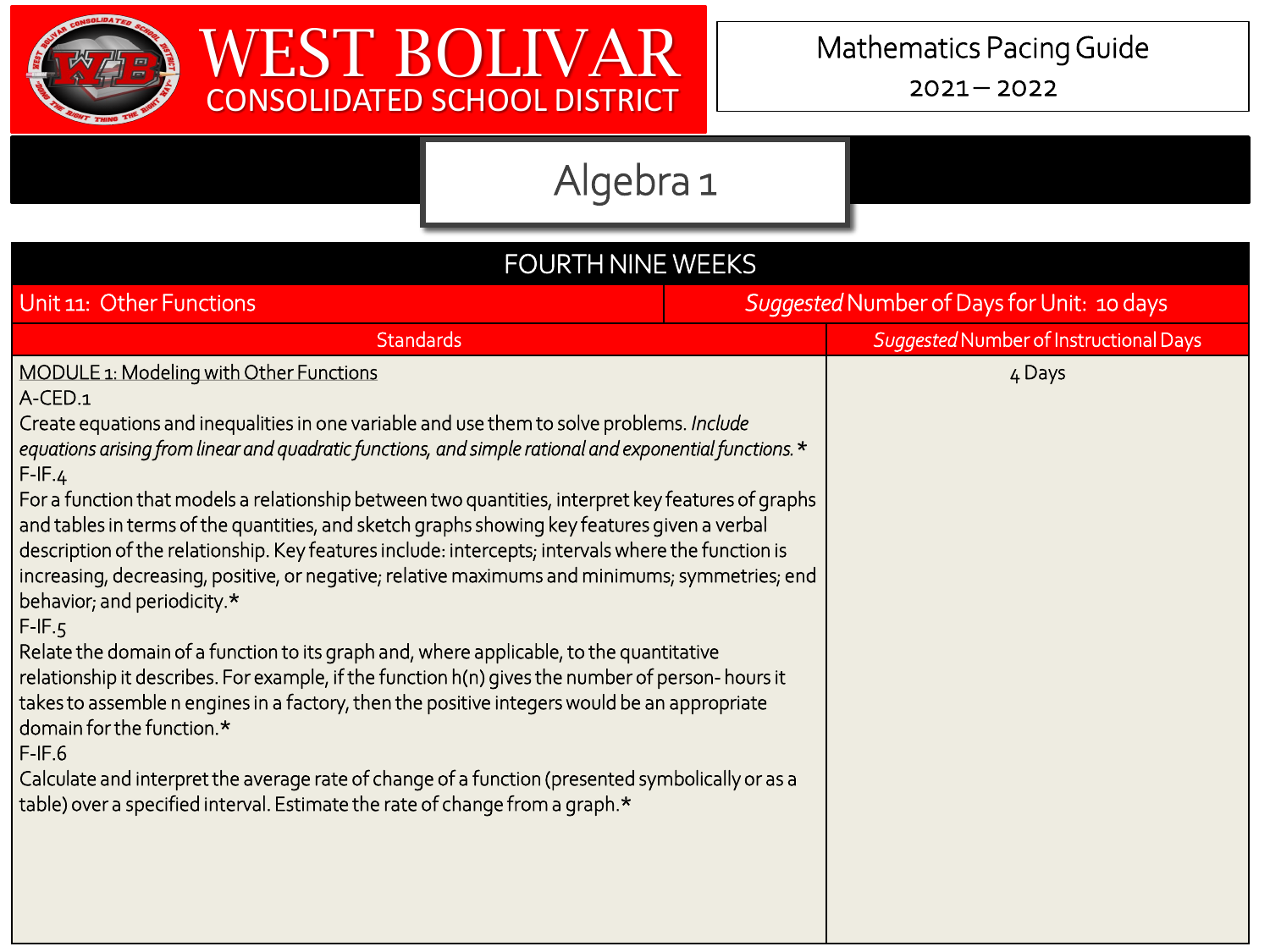

| <b>FOURTH NINE WEEKS</b>                                                                                                                                                                                                                                                                                                                                                                                                                                                                                                                                                                                                                                                                                                                                                                                                                                                                                                                                                                                                                                                                                                                                                                                                                                                                                                                                                                                                                                                                  |                                            |  |  |
|-------------------------------------------------------------------------------------------------------------------------------------------------------------------------------------------------------------------------------------------------------------------------------------------------------------------------------------------------------------------------------------------------------------------------------------------------------------------------------------------------------------------------------------------------------------------------------------------------------------------------------------------------------------------------------------------------------------------------------------------------------------------------------------------------------------------------------------------------------------------------------------------------------------------------------------------------------------------------------------------------------------------------------------------------------------------------------------------------------------------------------------------------------------------------------------------------------------------------------------------------------------------------------------------------------------------------------------------------------------------------------------------------------------------------------------------------------------------------------------------|--------------------------------------------|--|--|
| Unit 11: Other Functions                                                                                                                                                                                                                                                                                                                                                                                                                                                                                                                                                                                                                                                                                                                                                                                                                                                                                                                                                                                                                                                                                                                                                                                                                                                                                                                                                                                                                                                                  | Suggested Number of Days for Unit: 10 days |  |  |
| <b>Standards</b>                                                                                                                                                                                                                                                                                                                                                                                                                                                                                                                                                                                                                                                                                                                                                                                                                                                                                                                                                                                                                                                                                                                                                                                                                                                                                                                                                                                                                                                                          | Suggested Number of Instructional Days     |  |  |
| MODULE 1: Modeling with Other Functions (cont'd)<br>$F-IF.9$<br>Compare properties of two functions each represented in a different way (algebraically,<br>graphically, numerically in tables, or by verbal descriptions). For example, given a graph of one<br>quadratic function and an algebraic expression for another, say which has the larger maximum.<br>$F-APR.3$<br>Identify zeros of polynomials when suitable factorizations are available, and use the zeros to<br>construct a rough graph of the function defined by the polynomial (limit to 1st- and 2nd degree<br>polynomials).<br>$F-BF.3$<br>Identify the effect on the graph of replacing $f(x)$ by $f(x) + k$ , k $f(x)$ , $f(kx)$ , and $f(x + k)$ for specific<br>values of k (both positive and negative); find the value of k given the graphs. Experiment with<br>cases and illustrate an explanation of the effects on the graph using technology. Include<br>recognizing even and odd functions from their graphs and algebraic expressions for them.<br>$F-REI.11$<br>Explain why the x-coordinates of the points where the graphs of the equations $y = f(x)$ and $y = g(x)$<br>intersect are the solutions of the equation $f(x) = g(x)$ ; find the solutions approximately, e.g., using<br>technology to graph the functions, make tables of values, or find successive approximations.<br>Include cases where $f(x)$ and/or $g(x)$ are linear, quadratic, absolute value, and exponential<br>functions.* | 4 Days                                     |  |  |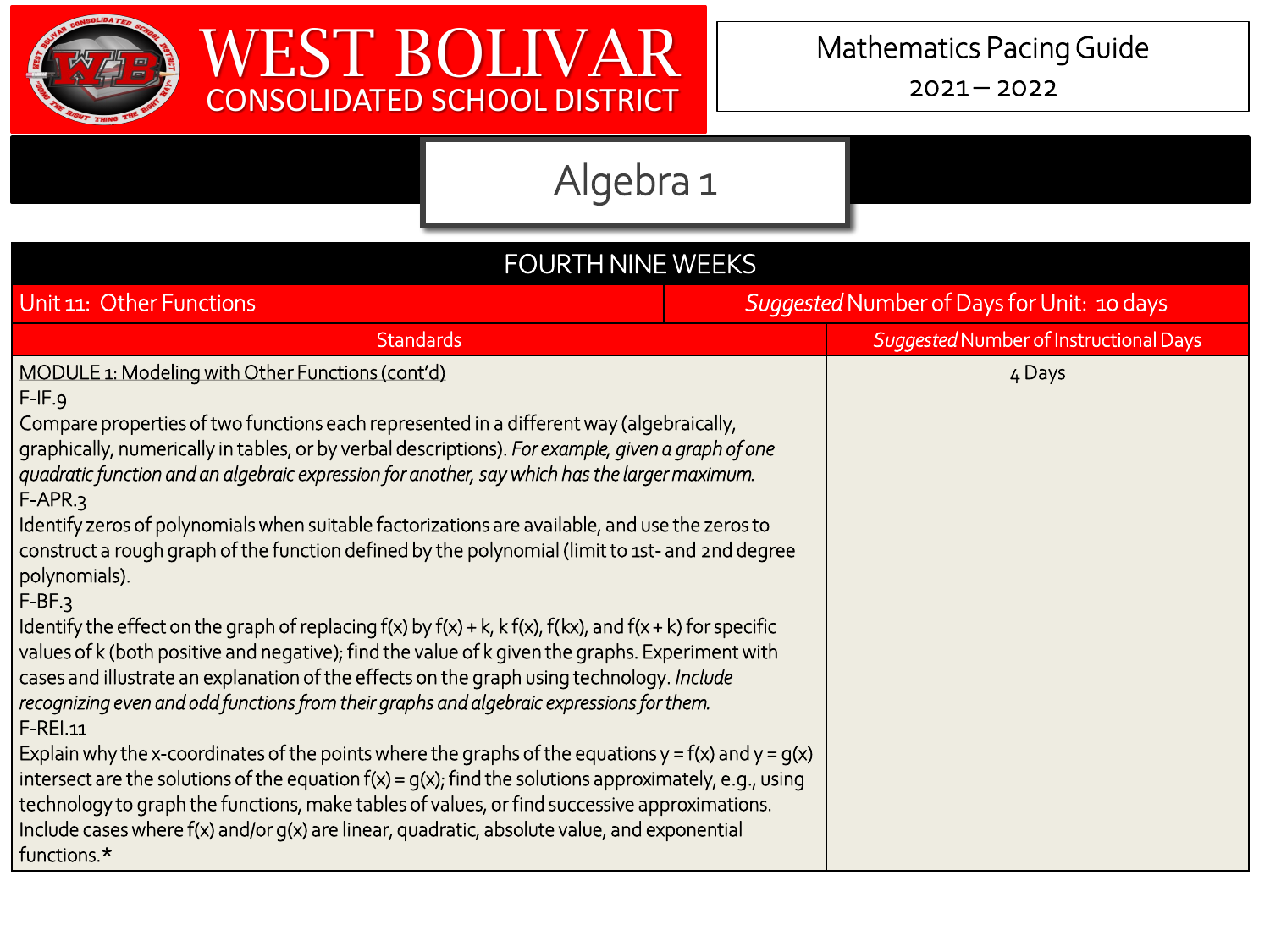

| <b>FOURTH NINE WEEKS</b>                                                                                                                                                                                                                                                                                                                                                                                                                                      |                                            |                                        |  |  |
|---------------------------------------------------------------------------------------------------------------------------------------------------------------------------------------------------------------------------------------------------------------------------------------------------------------------------------------------------------------------------------------------------------------------------------------------------------------|--------------------------------------------|----------------------------------------|--|--|
| Unit 11: Other Functions                                                                                                                                                                                                                                                                                                                                                                                                                                      | Suggested Number of Days for Unit: 10 days |                                        |  |  |
| <b>Standards</b>                                                                                                                                                                                                                                                                                                                                                                                                                                              |                                            | Suggested Number of Instructional Days |  |  |
| MODULE 1: Modeling with Other Functions (cont'd)<br>$F-IF.7b$<br>Graph functions expressed symbolically and show key features of the graph, by hand in simple<br>cases and using technology for more complicated cases.*<br>b. Graph square root and piecewise-defined functions, including absolute value functions.                                                                                                                                         |                                            | 4 Days                                 |  |  |
| MODULE 2: Even/Odd Functions<br>$F-BF.3$<br>Identify the effect on the graph of replacing $f(x)$ by $f(x) + k$ , $k f(x)$ , $f(kx)$ , and $f(x + k)$ for specific<br>values of k (both positive and negative); find the value of k given the graphs. Experiment with<br>cases and illustrate an explanation of the effects on the graph using technology. Include<br>recognizing even and odd functions from their graphs and algebraic expressions for them. |                                            | 4 Days                                 |  |  |
| <b>Unit Review</b>                                                                                                                                                                                                                                                                                                                                                                                                                                            |                                            | 1Day                                   |  |  |
| Unit Assessment                                                                                                                                                                                                                                                                                                                                                                                                                                               |                                            | 1 Day                                  |  |  |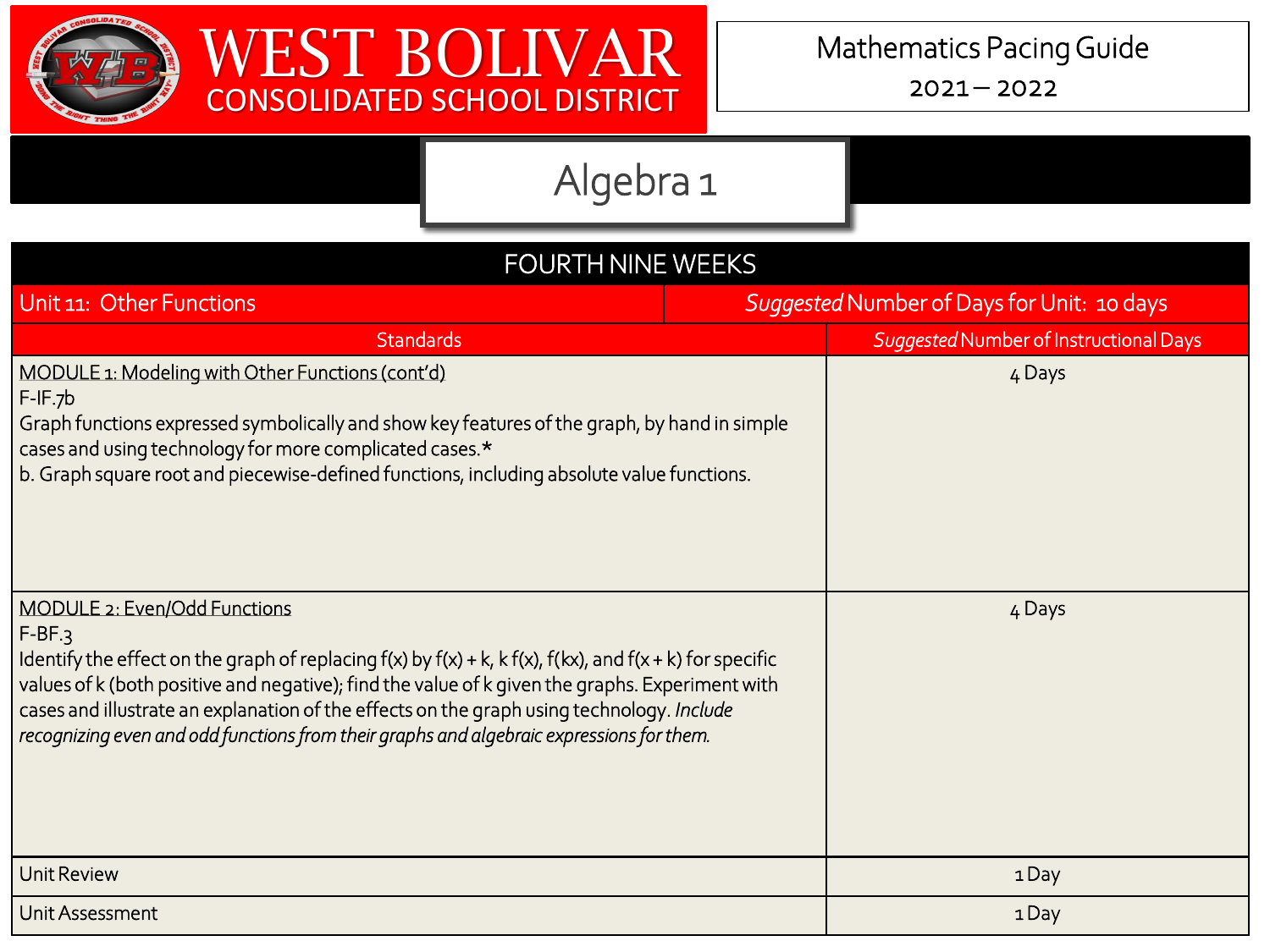

 $2021 - 2022$ 

| <b>FOURTH NINE WEEKS</b>                                                                                                                                                                                                                                                                                                                                                                                                                                                                                                                                                                                                                                                                                                                                                                                                                            |  |                                           |  |  |
|-----------------------------------------------------------------------------------------------------------------------------------------------------------------------------------------------------------------------------------------------------------------------------------------------------------------------------------------------------------------------------------------------------------------------------------------------------------------------------------------------------------------------------------------------------------------------------------------------------------------------------------------------------------------------------------------------------------------------------------------------------------------------------------------------------------------------------------------------------|--|-------------------------------------------|--|--|
| Suggested Number of Days for Unit: 10 days<br>Unit 12: Descriptive Statistics                                                                                                                                                                                                                                                                                                                                                                                                                                                                                                                                                                                                                                                                                                                                                                       |  |                                           |  |  |
| <b>Standards</b>                                                                                                                                                                                                                                                                                                                                                                                                                                                                                                                                                                                                                                                                                                                                                                                                                                    |  | Suggested Number of Instructional<br>Days |  |  |
| <b>MODULE 1: Data Representation</b><br>$S$ -ID.1<br>Represent and analyze data with plots on the real number line (dot plots, histograms, and box plots). $\star$<br>$S$ -ID.2<br>Use statistics appropriate to the shape of the data distribution to compare center (median, mean) and spread<br>(interquartile range, standard deviation) of two or more different data sets.*<br>$S$ -ID.3<br>Interpret differences in shape, center, and spread in the context of the data sets, accounting for possible effects<br>of extreme data points (outliers).*<br>$S$ -ID.5<br>Summarize categorical data for two categories in two-way frequency tables. Interpret relative frequencies in<br>the context of the data (including joint, marginal, and conditional relative frequencies). Recognize possible<br>associations and trends in the data.* |  | 4 Days                                    |  |  |
| MODULE 2: Modeling Data<br>$S$ -ID.6a<br>Represent data on two quantitative variables on a scatter plot, and describe how the variables are related.*<br>a. Fit a function to the data; use functions fitted to data to solve problems in the context of the data. Use given<br>functions or choose a function suggested by the context.                                                                                                                                                                                                                                                                                                                                                                                                                                                                                                            |  | 4 Days                                    |  |  |